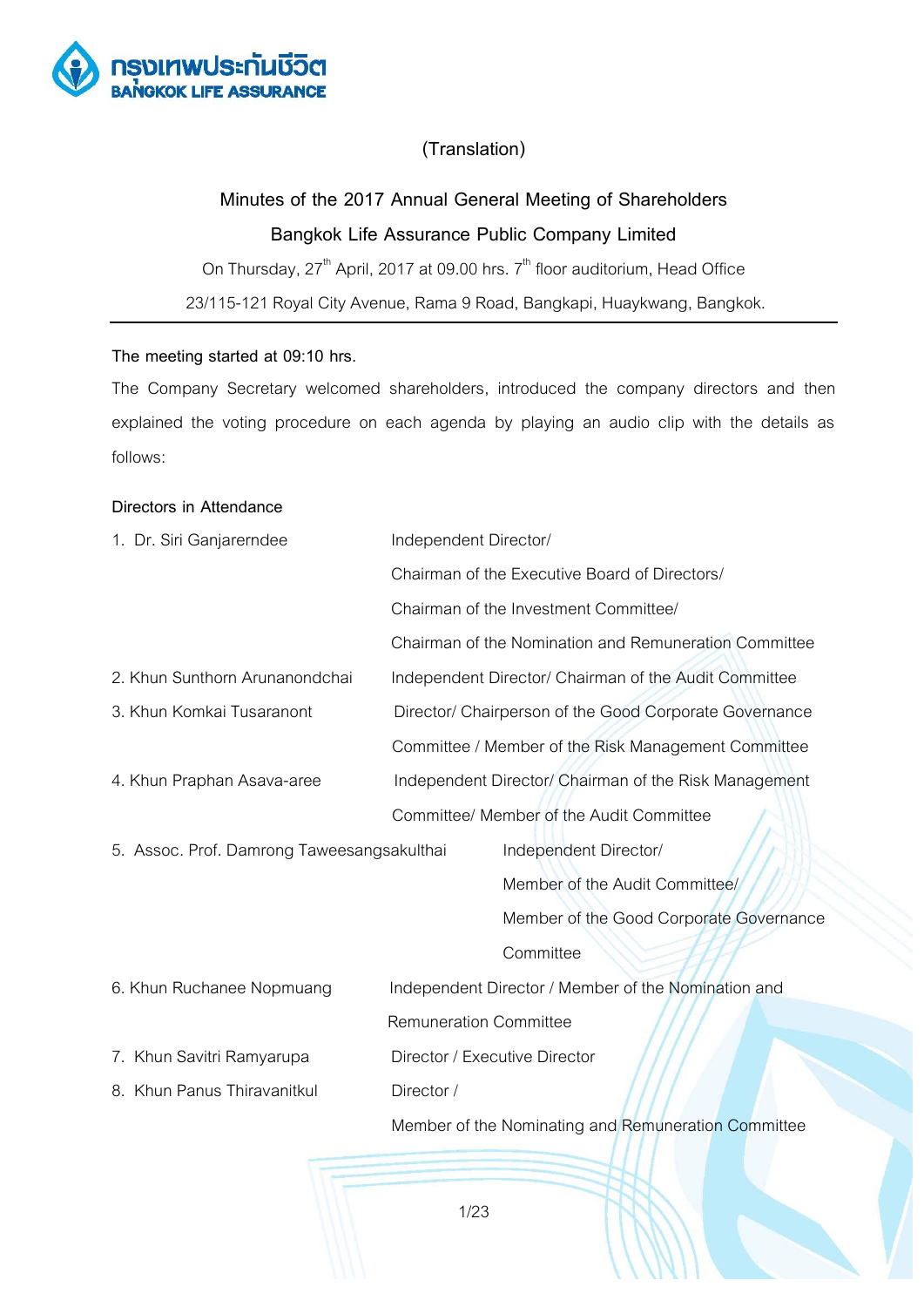

| 9. Khun Pochanee Kongkalai  | Director                                            |
|-----------------------------|-----------------------------------------------------|
| 10. Khun Kazuhide Toda      | Director                                            |
| 11. Khun Yuichi Honda       | Director / Executive Director/                      |
|                             | Member of the Risk Management Committee/            |
|                             | Member of the Nomination and Remuneration Committee |
|                             | Member of the Good Corporate Governance Committee   |
| 12. Khun Masahiro Keno      | Director                                            |
| 13. Khun Prapaivan Limsong  | Director                                            |
| 14. Khun Vipon Vorasowharid | Director / Executive Director/                      |
|                             | Member of the Investment Committee/                 |
|                             | Member of the Risk Management Committee/            |
|                             | President                                           |

# **Management in Attendance**

| 1. Khun Sanor Thampipattanakul   | Senior Executive Vice President,                       |  |
|----------------------------------|--------------------------------------------------------|--|
|                                  | <b>Investment Division and Company Secretary</b>       |  |
| 2. Khun Ruangsak Panyabodegun    | Senior Executive Vice President, Marketing Division    |  |
| 3. Khun Suchinda Lertkiatmongkol | Senior Vice President, Information Technology Division |  |
| 4. Khun Jaruwan Limkhunthammo    | Senior Vice President, Accounting and Finance Division |  |
| 5. Khun Oranuch Samranrit        | Vice President, Life Operations Division               |  |
| 6. Khun Komsorn Chonsuvarnavat   | Senior Vice President, Legal Office                    |  |
| 7. Khun Suphaporn Tipfun         | Vice President, Compliance Office                      |  |

# **Meeting and Voting Observers**

| <b>1. INTUIT LEITSAN JULIAITIPUITU</b> | Legal Adviser, italiang & Familiers Law Onlices Co.,Ltd. |
|----------------------------------------|----------------------------------------------------------|
| 2. Khun Pawarish Fungfuangwong         | Legal Adviser, Kanung & Partners Law Offices Co., Ltd.   |

1. Khun Lertsak Suthampond Legal Adviser, Kanung & Partners Law Offices Co.,Ltd. 3. Khun Jitt Sawitkun **Rights Protection Volunteer, Thai Investors Association**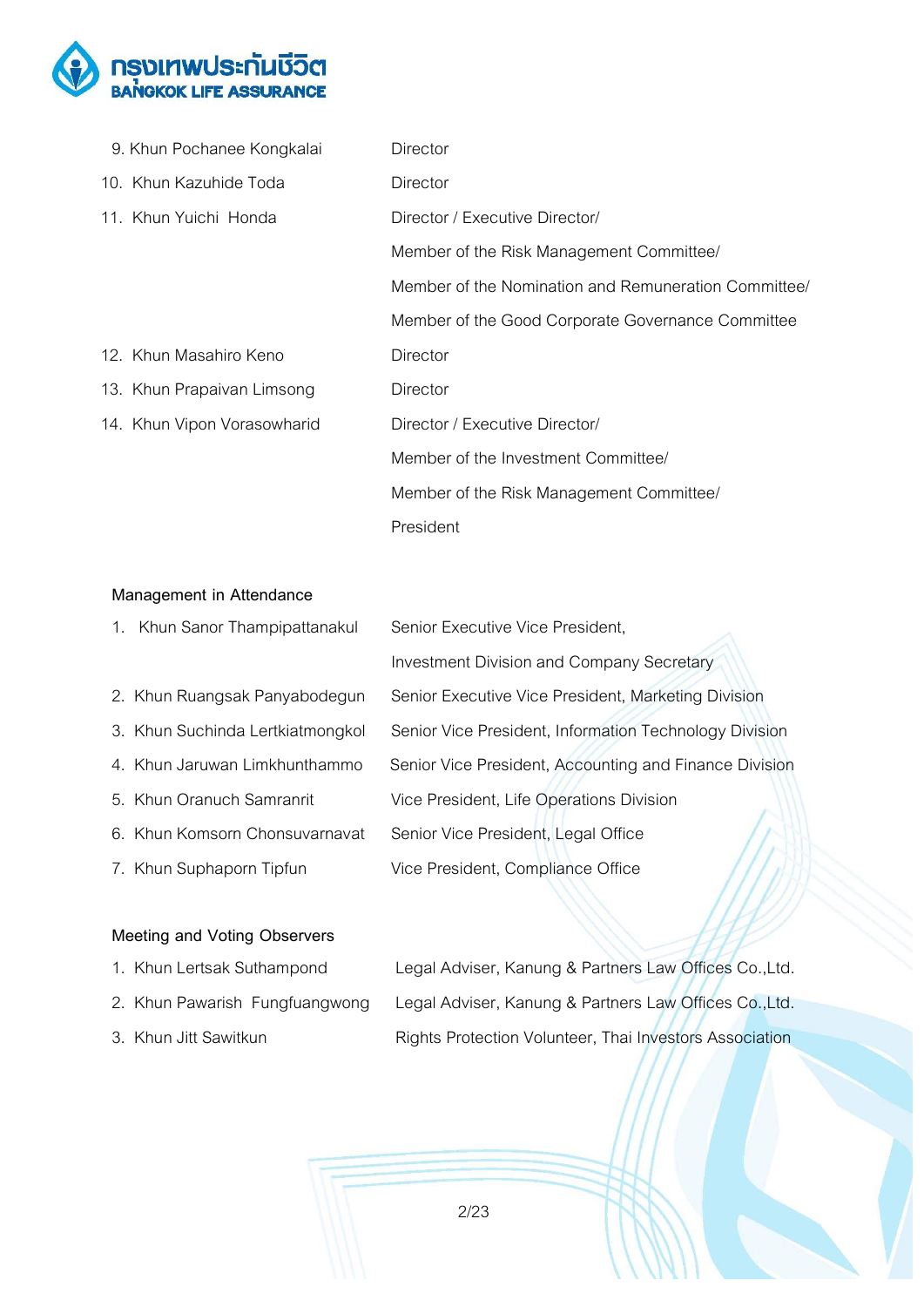

#### **Voting Procedure**

- 1. The meeting will consider all agendas, following the order of the agendas presented in the invitation to the meeting. After each agenda is presented, the shareholders will be asked to raise any questions they may have and to cast their vote after. In the event that the shareholders or proxies would like to ask questions or express their opinions, they must raise their hands and state their full name first. Proxies must also state name of the shareholder whom they represent.
- 2. Each shareholder is entitled to one vote per share. If there is an equality of votes, the Chairman shall have a separate casting vote.
- 3. The shareholders cannot divide their vote or cast partial vote.
- 4. In the event that the shareholders disapprove of an agenda or would like to abstain from voting, please tick the 'disapprove' or 'abstain' box, and the Company's staff will collect the ballot. The Company will deduct such disapproval and abstention from the total eligible votes and assume the rest of the votes as approval of such agenda. If no objection to the result is raised by any shareholders, it shall be deemed that the meeting approves of such agenda.
- 5. For the agenda of appointing directors, the Company will collect the ballots from all shareholders, regardless of their vote being approval, disapproval or abstention. The shareholders must tick either 'approve', 'disapprove' or 'abstain'. The Company's staff will collect all ballots and count the votes. For proxies who do not receive any ballots at the registration desk, it means that the shareholders they represent have already cast their vote in a proxy form, and the resolution will be in accordance with their vote stated in the proxy form.
- 6. The vote result of each agenda will be presented on the screen for acknowledgement.

In case of "voided ballots", the Company would consider them "abstentions".

Moreover, The Company Secretary further explained that the Company had given an opportunity for minor shareholders to propose meeting agendas and candidates for the post of director from 1st October until 31st December, 2016 by informing them via the Stock Exchange of Thailand's electronic news and the Company's website. However, neither motions nor candidates were proposed.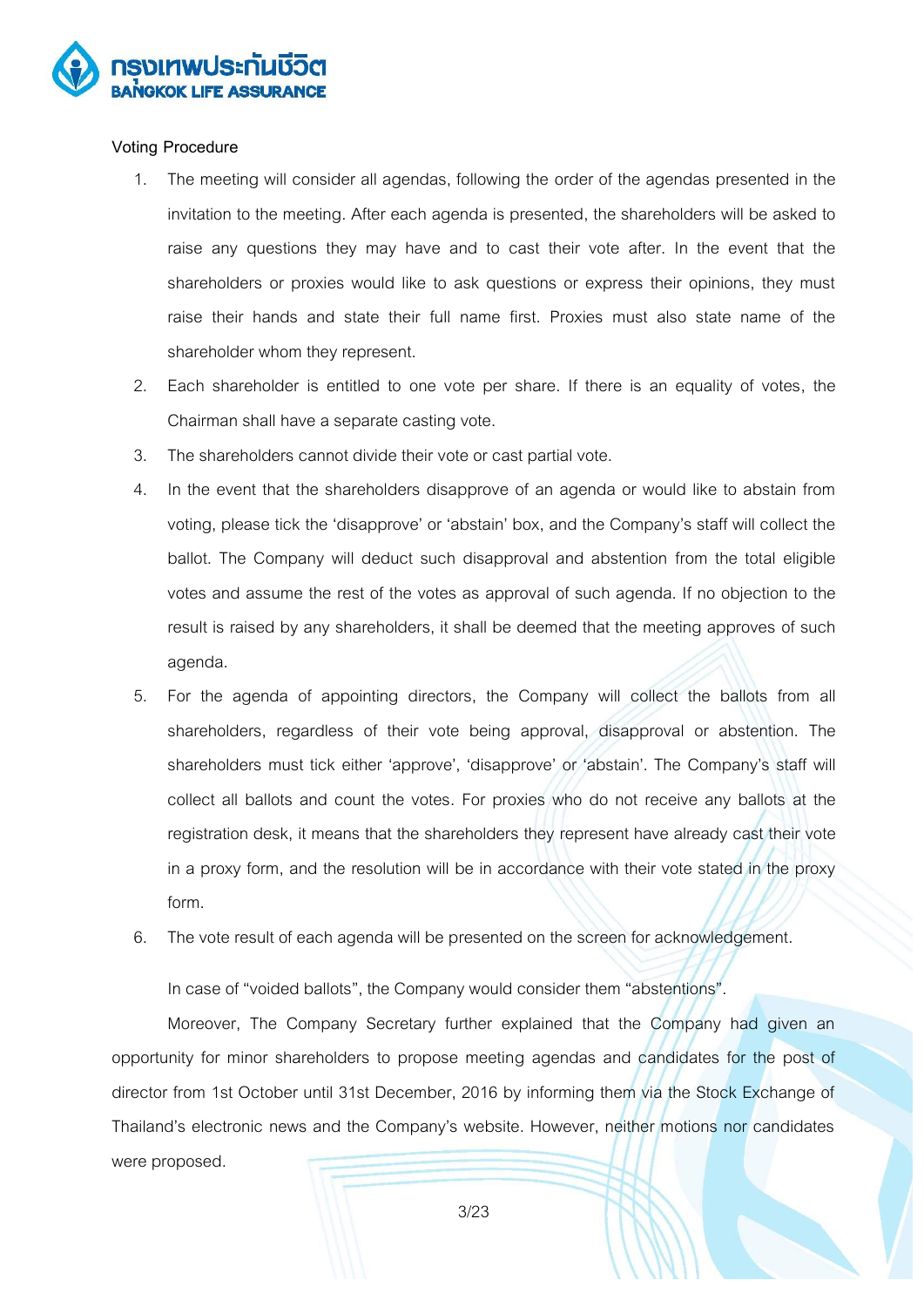

Due to the resignation of the Chairman and the fact that there has not been any appointment to fill the vacant position of the Chairman coupled with fact that the Company does not have a vice chairman, reference was made to the following Company's regulations:

No. 48, The Chairman acts as the chair of the shareholders' meeting. Where the Chairman is not present in the meeting or is unable to fulfill the duty and where there is a vice chairman, the vice chairman shall be the chair of the meeting. Where the vice chairman is not present or is unable to fulfill the duty, shareholders who attend the meeting may propose a shareholder to be the chair of the meeting.

In this regard, Ms. Pochanee Kongkalai, who is a shareholder and a Company's director, was elected to be the chair of the shareholder's meeting.

The chair of the shareholder's meeting welcomed all the shareholders, declared the meeting open and summarized the number of shareholders who attended the meeting and were entitled to vote as follows:

| Attending shareholders | 81, equal to  | 379,004,144 shares   |
|------------------------|---------------|----------------------|
| <b>Proxies</b>         | 590, equal to | 708,433,184 shares   |
| Total                  | 671, equal to | 1,087,437,328 shares |

They accounted for 63.7134% of the total shares sold of 1,706,765,060 which constituted a quorum, according to the Articles of Association.

# **Agenda 1**: **To certify the Minutes of the Annual General Meeting of Shareholders 2016**

The Chairman proposed the meeting consider the minutes of the Annual General Meeting of Shareholders 2016. A copy of which was sent to all shareholders in advance along with the invitation to the meeting. The Chairman subsequently gave the shareholders an opportunity to ask questions and provide comments. Since no questions were raised, she then proposed voting on the resolution to approve the minutes of the Annual General Meeting of Shareholders 2016.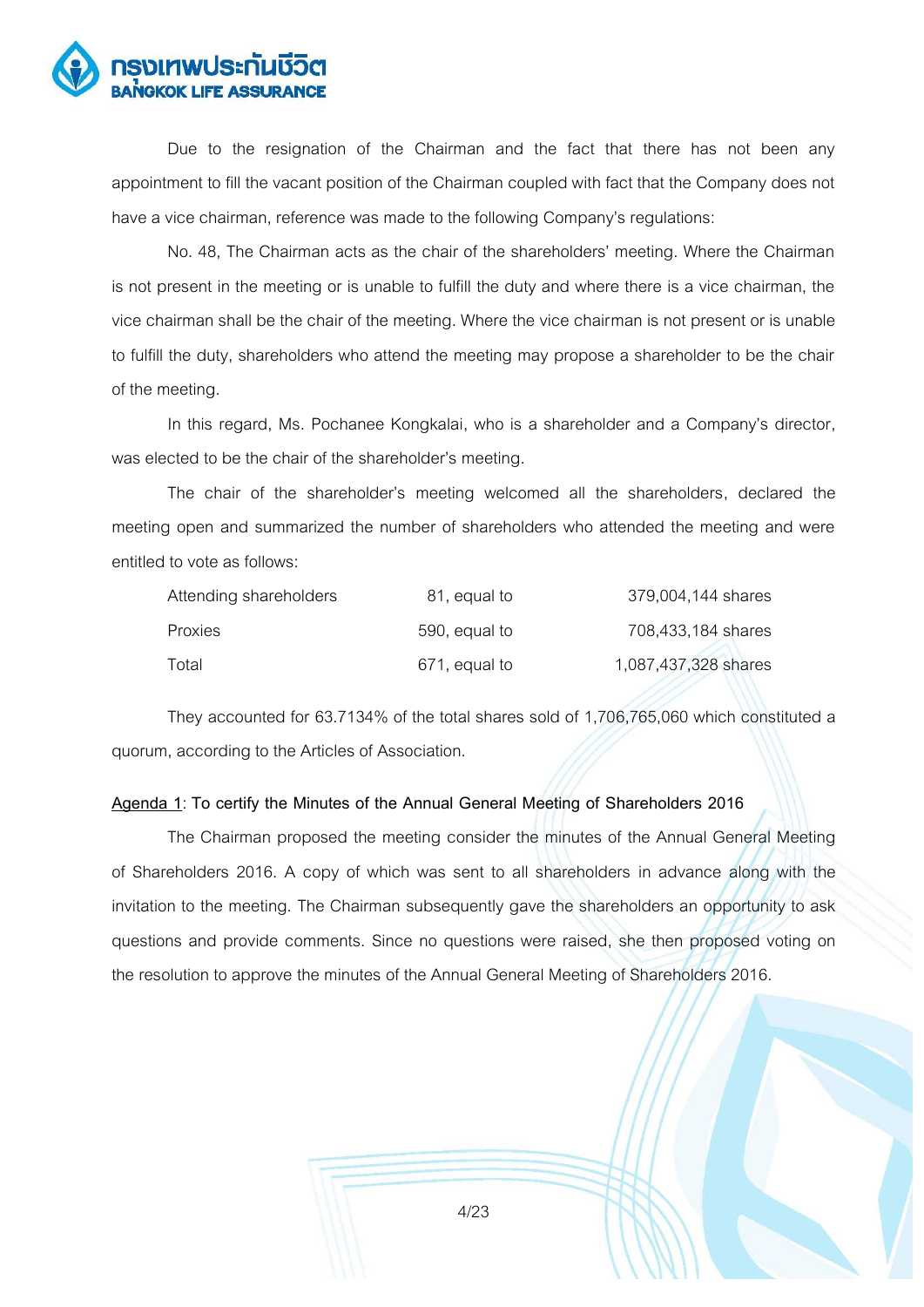

**Resolution:** The meeting by the majority of the total votes cast by the shareholders in present and entitled to vote resolved to approve the minutes of the Annual General Meeting of Shareholders 2016, based on the following result:

| - Approval    | 1,151,302,639 votes, equal to | 100.0000%  |
|---------------|-------------------------------|------------|
| - Disapproval | 0 votes, equal to             | $0.0000\%$ |
| - Abstention  | 0 votes, equal to             | $0.0000\%$ |

#### **Agenda 2: To acknowledge the operating results for 2016**

The Chairman assigned Mr. Vipon Vorasowharid, President to report to the meeting on the Company's 2016 operating result. The details were as follows:

In 2016, the Company had total earned premium of 43,333 million baht, a decline by 3.4% from 2015, as a result of economic slowdown and low interest rate, coupled with the fact that the Company adjusted its product mix by reducing the sales of filler products that have low profit margins and increased those of protection products in order to create sustainable growth in the long term which corresponds with the Company's strategy. Total first year premium amounted to 11,149 million baht, an 18.2% decline while if excluding single premiums, total first year premium amounted to 6,536 million baht, a 28% decline. Single premium was 4,613 million baht, a 1.5% increase from the previous year. Premium earned per year was 32,183 million baht, increasing 3.1% and premium collection rate was at 80%. Total premiums earned primarily come from bancassurance which accounted for 62.0% while agent channel and other channels accounted for 35% and 3%, respectively.

For 2016 market share, the Company had the market share for first year premium of 6.9%, ranking  $6<sup>th</sup>$  in the industry. The market share of earned premium per year was 7.9%, ranking  $6<sup>th</sup>$  in the industry and that of total premium was  $7.6\%$ , also ranking  $6<sup>th</sup>$  in the industry.

Regarding expenditure in 2016, the Company could manage its expenditure more efficiently. The life policy reserve which increased from the previous year to 26,104 million baht decreased 12.6% from the year before. It could be accounted for 61.4% of net premium, a decrease from 2015 in which the ratio was 67.6% from higher interest rate which caused the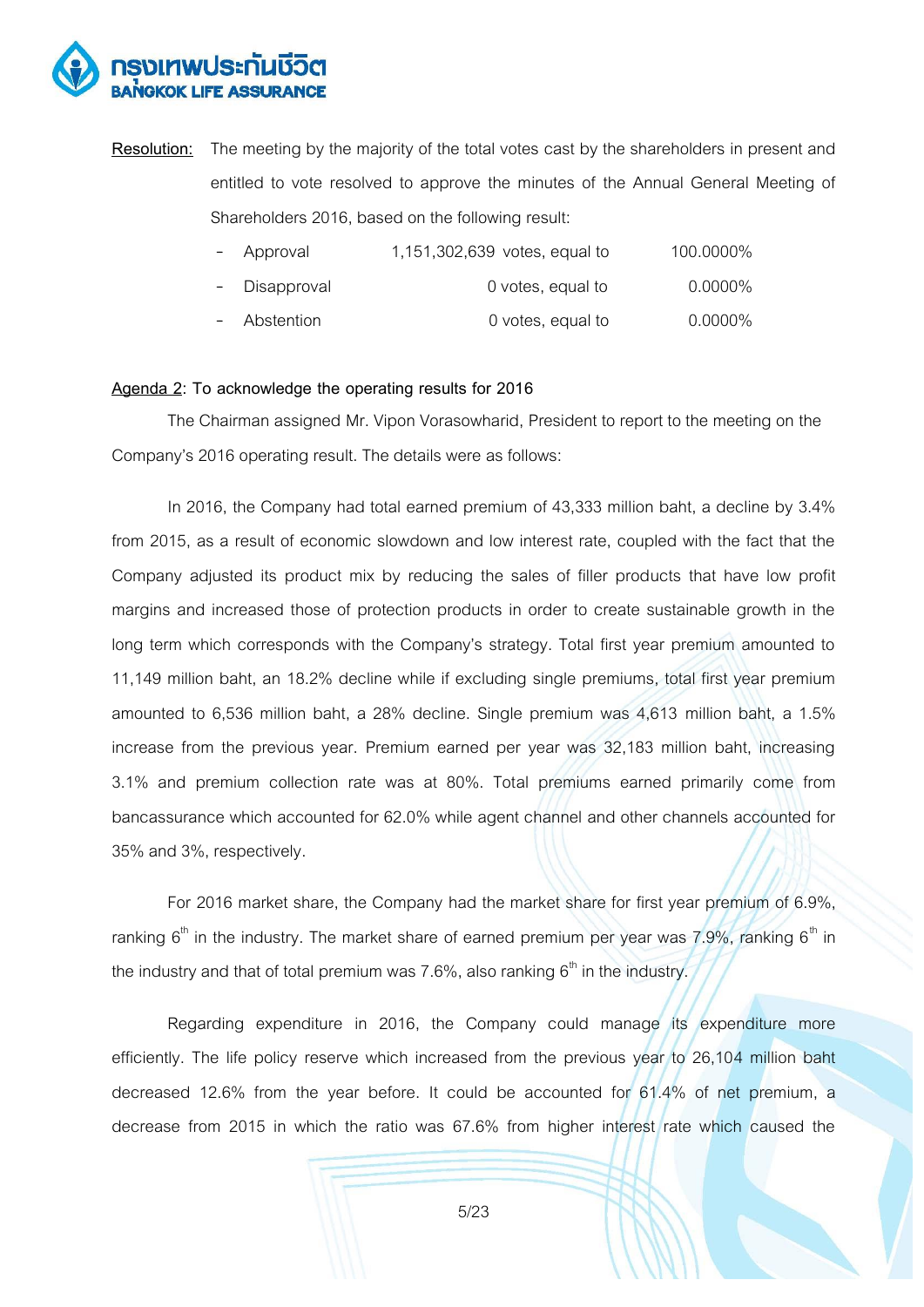

reserve to be lessened; additionally, new products also require lower reserve than those required in the previous year

Claims and benefits payments amounted to 17,772 million baht, a 15.5% increase from the previous year which was 41.8% to net premium, higher than the previous year in which the same ratio was 34.8% of net premium. The main reason for the increase was due to higher benefits paid in accordance with the issued policies which amounted to 16,528 million baht, a 16.8% increase. This was largely due to the maturing policies which increased by more than 30% and surrender rate which increased by over 15%.

The total operating expenses of the Company in 2016 amounted to 1,869 million baht, decreasing by 2.4% which was due to the more efficient management of expenses. When considering operating expenses against net premium earned, the ratio increased slightly from 4.3% in 2015 to 4.4%. However, when comparing with that of the industry, the Company had the ratio of operating expenses to net premium earned that was lower than the industry's average ratio.

The Company's total assets reached 282,359 million baht, a 13.1% increase from the previous year with the majority of assets being investment assets which amounted to 272,382 million baht, accounting for 96.5% of total assets due to the increase of reserve in 2016.

With regard to investment assets as at the end of 2016, the Company still emphasized on investing in debt securities issued by both the government and private sector with high credit ratings. In 2016, the ratio of investment in governmental debt securities was lowered and there was an increase in investment in REIT and non-governmental debt securities so as to gain higher returns.

Investment income in 2016 grew from 11,351 million baht to 13,345 million baht or a 17.6% growth of this there consisted of income from interests amounting to 9,561 million baht, a 5.6% increase. Gain from trading securities was 2,328 million baht, a 97.3% increase and gain from dividends was 1,455 million baht, or a 30.6% increase. Overall, the Company's rate of return on investment was 5.20%.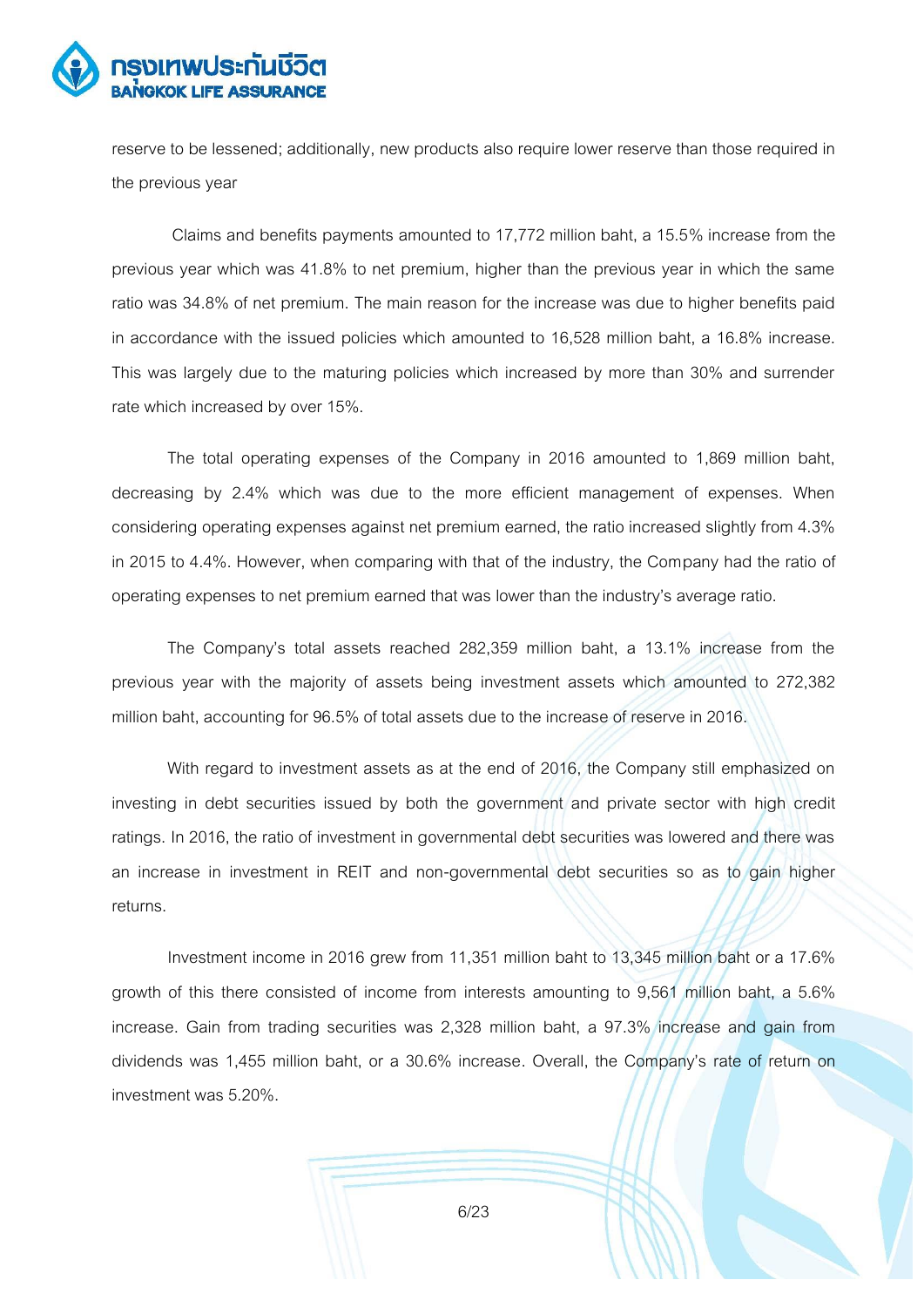

Net profit for 2016 amounted to 5,122 million baht, an increase of 1,009 million baht from the previous year or 24.5% while the profit per share was at 3 baht which increase from the year 2015 in which the profit per share was at 2.42 baht.

Regarding the Company value and value of new business in 2016, the Company continued to ceaselessly enhance its profitability and shareholders' equity. EV was 54,958 million baht, up 7.3% from the previous year, equal to 32.22 baht per share. Value of new business was 1,543 million baht, increasing 7.1% from the previous year, equal to 0.90 baht per share.

CAR at the end of 2016 was 252%, which remain higher than 140% OIC minimum requirement.

In 2016, the Company still focused on building its brand which had been continued since 2013 by highlighting the Company's uniqueness of being a leader in comprehensive financial planning that emphasizes on establishing financial stability and life securities for more secure and happier lives for Thai families as well as imparting knowledge on health cover plan via BLA Health Plan's concept of "Because Happiness Begins with Good Health", talks and social network media as well as via the Company's agents and financial advisors. The Company has been focusing on continuous development of knowledge and elevation of services among its agents and financial advisors as well as encouraging agents to gain qualifications of financial advisors in order to give comprehensive financial advice to customers across the country. Currently, the Company has an increasing number of financial advisors which now reached over one thousand, all ready to give comprehensive financial advice to the customers.

In terms of operations and management, the Company is determined to continually provide its services in line with ISO quality management standard to ensure quality and standardized services that are accurate, complete, and prompt. The Company also acknowledged the importance of IT security which is critical to business undertaking in the digital age. The Company became the first company to receive ISO/IEC 27001:2013 or Information Security Management System (ISMS) from Bureau Veritas Certification (Thailand) which is an international standard dedicated to upholding IT system security in organizations, and management of significant information and which could be referred to as a guideline for extensively building IT system security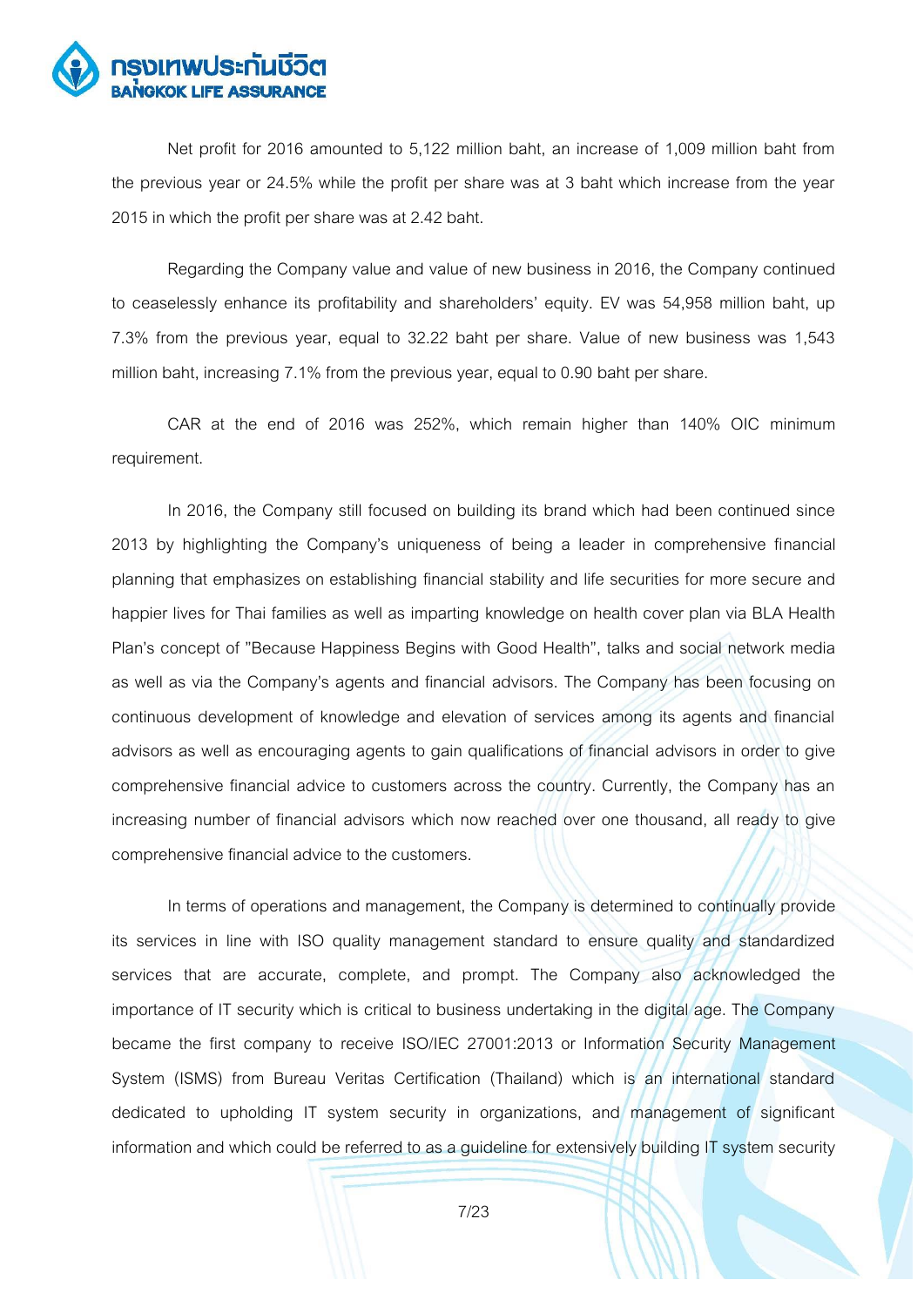

for continual business undertaking. As regards services, the Company focused on developing its electronic systems, i.e., E-service on its website, issuance of electronic policies, and Online Payment, for the convenience of the customers with preference to use services via online platform which can provide around-the-clock services regardless of the location of the customers and for supporting the current digital trend. For sale channels, the Company focused on expanding direct marketing to match the changing lifestyle of customers. It also initiated a new sales channel on the online platform and launched a new product sold exclusively online with the future plan to launch more products by target groups on the online channel.

The Company does not only focus on generating profit but is also committed to operating on the ground of corporate social responsibility (CSR). In 2016, the Company continuously supported organizing various activities under the 6 main concepts which are: dissemination of financial planning knowledge, health promotion, educational support, elderly health care support, art and cultural promotion and environmental awareness for lives filled with happiness for all in the society.

For 2017 Business Plan, the Company aims at adjusting its foundation for sustainable growth with the target FYP growth of no less than 17% by means of following strategies in each sales channel. Bancassurance will manage its product mix so as to make it more favorable for the Company, emphasizing on health protection products based on the trend of life expectancy that is increasing and more health awareness among consumers. For agent channel, the Company will emphasize on creating more agents while at the same time also improve the agent's quality. It will also elevate agents to be financial consultants in order to supply the customers' demand for investments with higher returns. In addition, for direct marketing, the Company will utilize technologies which veer towards digital world like Fintech or Insure tech in many areas, may it be in distribution, service, or management in order to ensure optimum benefits. Furthermore, for offline channel, the Company also approaches the customers directly via direct sale and sale via organizations or other brokers in order to increase sales.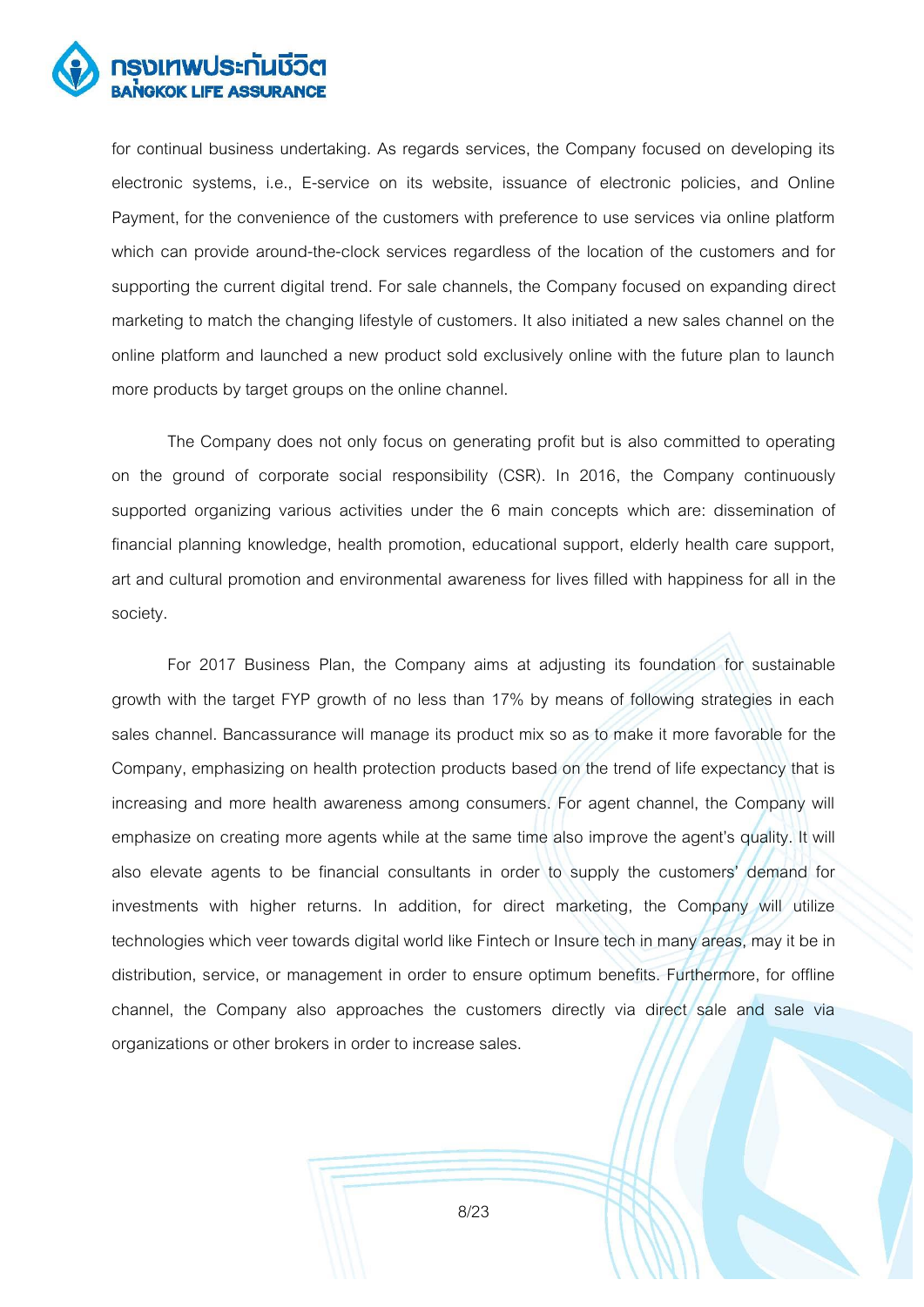

The Company puts emphasis on the image of being a company that provides financial stability to people in order to enable them to handle changes in their lives, focusing on proactive marketing; developing new products to cater for the needs of the consumers; opening new markets; creating quality personnel and agents so as to expand the customer base as well as to support the growth in 2017, and building good relationships with allies and partners for sustainable growth. The 3 principle guidelines the Company adheres to in moving forwards are building strong foundation for the future growth, optimizing the potentials of personnel and agents for efficient development of the Company, and encouraging the development of insurance business using digital technology for the elevation of work processes and services in order to become the leader in comprehensive financial planning. The Company also places importance on Enterprise Risk Management (ERM) and is determined to counter corruption within the organization by establishing a policy on anti-corruption in all forms, related to both domestic and international business undertaking. In this connection, the Company also sets guidelines for the purpose of upholding the said policy which all the Company's directors, executives, and employees acknowledge. They are well aware of their responsibilities to uphold the anti-corruption policy and are determined to not act in any way that may be deemed corrupted and to not bribe the authorities with the intention to persuade them to unlawfully act or to neglect the actions, the action or inaction of which violate local or international laws. In this connection, the Company has been certified a member of Private Sector Collective Action Coalition against Corruption (CAC) since 2014.

The Chairman gave the shareholders an opportunity to ask questions and give comments which were as follows:

Shareholder (Khun Nirut Charoeansuk) Thanked Khun Vipon Vorasowharid for the detailed information on the Company he presented and asked for the reason why the information on the Stock Exchange of Thailand still showed an unchanged information on an acting President.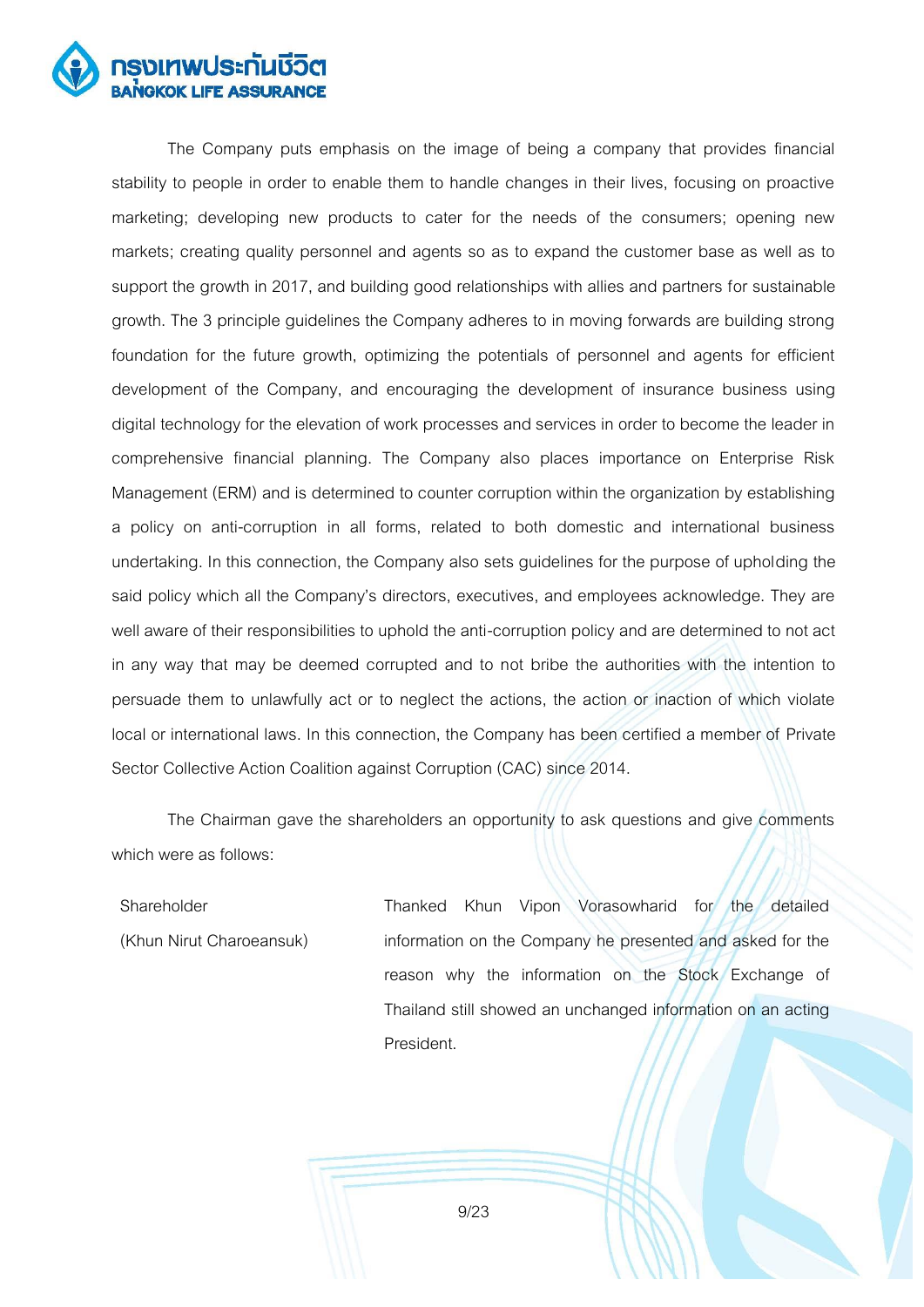

Company Secretary (Khun Sanor Thampipattanakul) The Company had already notified the Stock Exchange of Thailand through the system. However, the Company would verify the aforementioned information with SET again for correction.

Shareholder (Khun Nirut Charoeansuk) Agreed with the Company's aim to train agents to ensure their thorough understanding of the products and suggested that the Company increase its market penetration among its customer base by means of, i.e., booths in department stores, communication via Line application which is a tool for communicating with many groups of customers, both current and prospective, and so on.

> Furthermore, the Company needed to optimize its strong points that were bancassurance and agent channels. Due to the current economic condition which did not facilitate sales via bancassurance, earned premiums were lower; however, as the Company still had a strong agent channel, it would be advisable for it to strengthen this channel. He also opined that the management should strive to ameliorate the Company's sales channel efficiency and enquired about the Company's future growth trend if it had the potential of becoming the  $3<sup>rd</sup>$  ranking company in the industry.

President (Khun Vipon Vorasowharid) The Company was in the process of building its foundation by developing agents to be of high-quality and provide quality service to customers. As for the trend of the future operating results, the Company was undergoing the process of adjusting its product mix, for the purpose of achieving strong and well-balanced structure by increasing the portion of long-term products. It was estimated that this year's premiums would grow in long-term stability.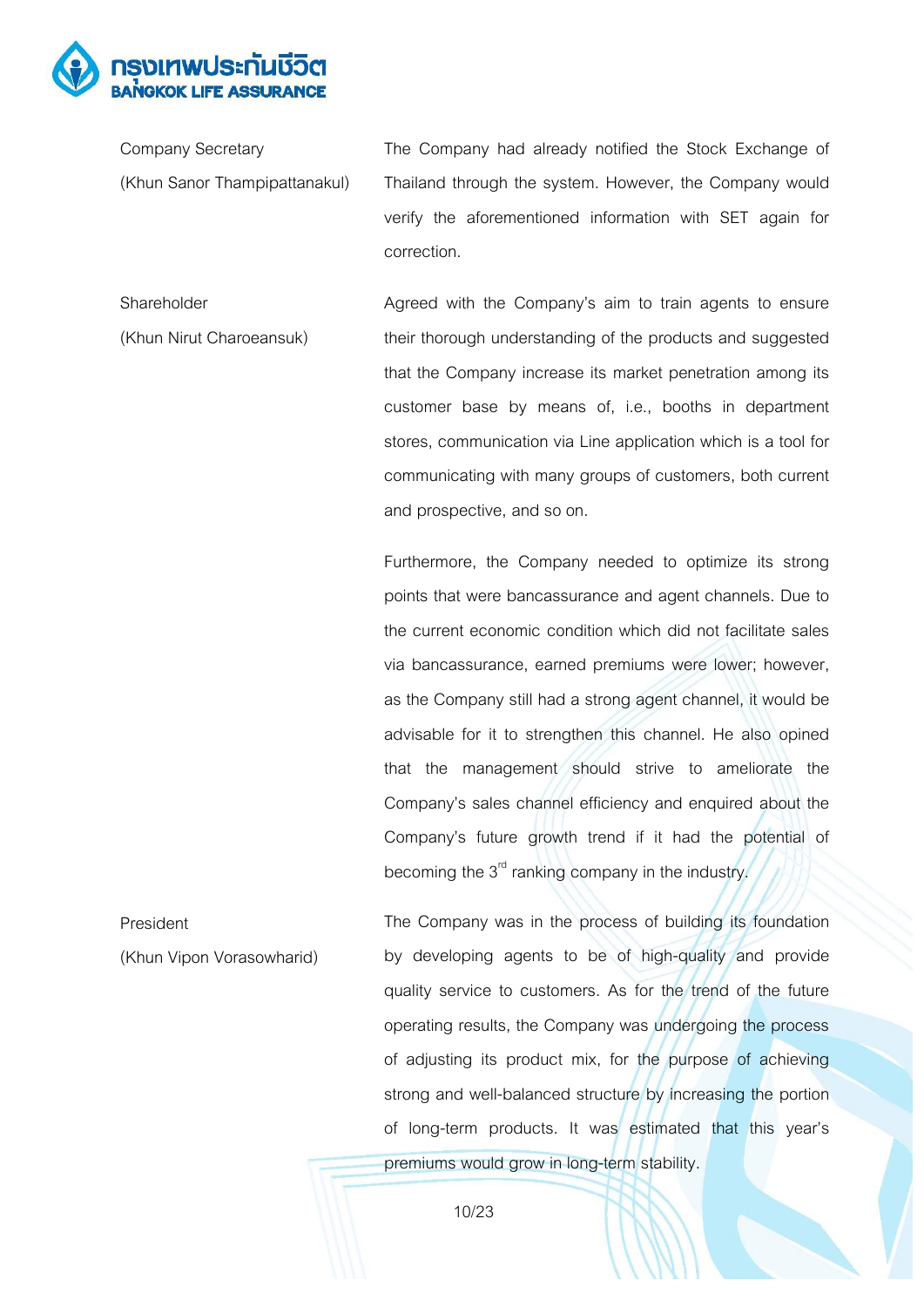

**Resolution:** The meeting acknowledged the report on the Company's operating result for 2016.

# **Agenda 3: To approve the Financial Statements for the year ended December 31, 2016.**

The Chairman assigned Mr.Sunthorn Arunanondchai, Chairman of the Audit Committee to report to the meeting on the financial statement ending 31 December, 2016 for the meeting's approval.

The Chairman of the Audit Committee proposed the financial statement ending 31 December, 2016 for the meeting to approve. The financial statement was audited by the Company's Audit Committee and certified by Certified Public Accountant (Thailand) No. 4172 from EY Office Limited who provided an unqualified opinion for the Annual General Meeting of Shareholders' approval. The details of the financial statement ending 31 December, 2016 are shown on Annual report 2016 on page  $182 - 207$ 

The Chairman then gave shareholders the opportunity to ask questions or provide comments. However, no questions or comments were raised. She then proposed that the meeting vote on approving the Financial Statements for the year ended December 31, 2016.

**Resolution:** The meeting by the majority of the total votes cast by shareholder's present and entitled to vote resolved to approve the financial statement ending 31 December 2016 which was audited by the Company's Audit Committee and certified by Mrs.Nonglak Pumnoi, Certified Public Accountant (Thailand) No. 4172 from EY Office Limited who provided an unqualified opinion for the Annual General Meeting of Shareholders' approval.The votes were as follows:

| - Approval | 1,151,134,539 votes, equal to | 100.0000%     |
|------------|-------------------------------|---------------|
|            |                               | $\frac{1}{2}$ |

- Disapproval 0 votes, equal to 0.0000%
- $-$  Abstention 168,100 votes, equal to  $-$  0.0000%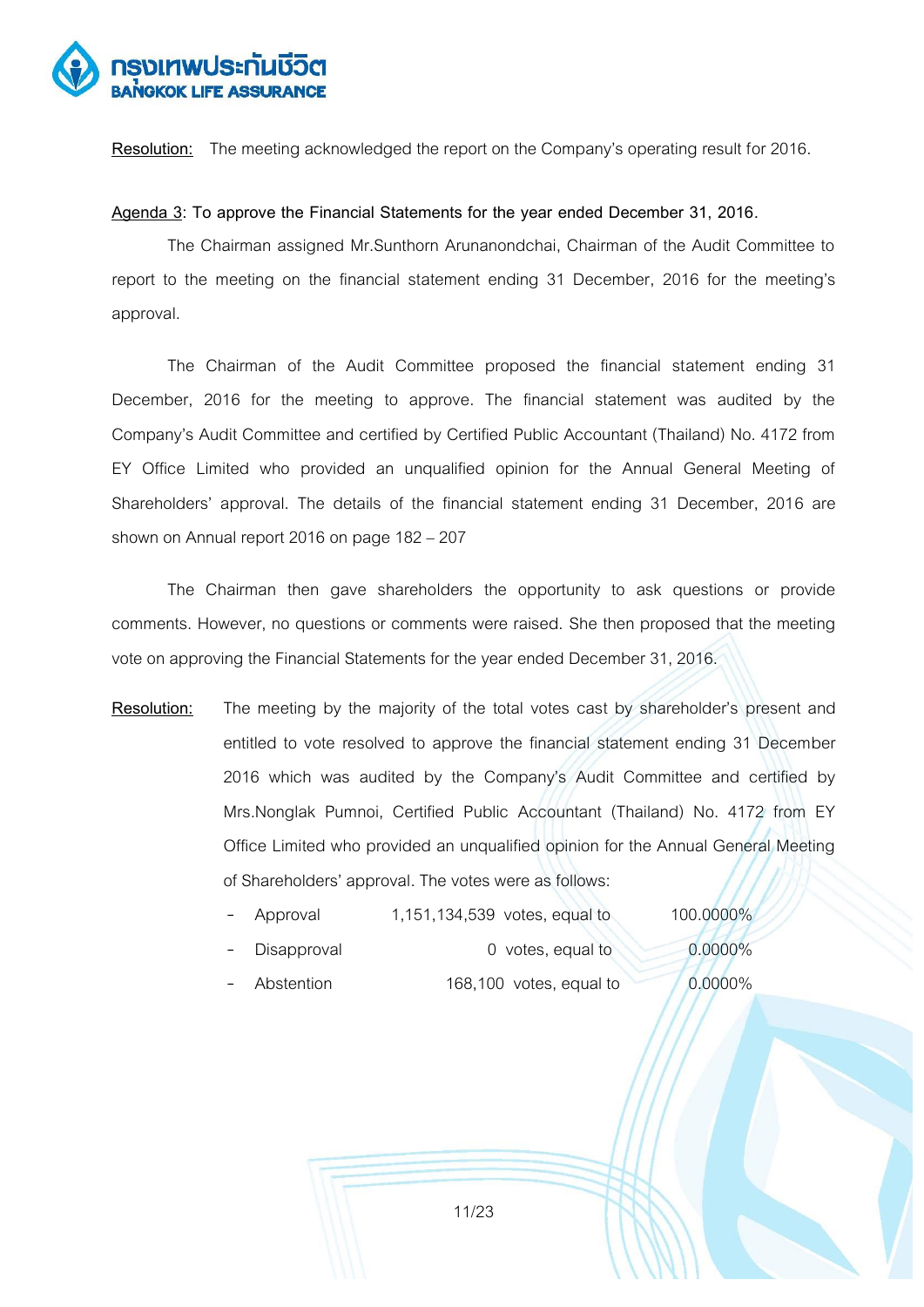

# **Agenda 4: To approve the Appropriation of Profit and Dividend Payment for the Year 2016**

 The Chairman informed that the Public Company Limited Act, B.E. 2535, Section 116 and Articles of Association, clause 56 which state that the company is required to allocate a part of annual net profit as reserves until the amount is no less than 10% of its registered capital. The company has already complied with the requirement and does not have to allocate any additional part of annual net profit as reserve in the year of 2016.

The Company has a policy to pay dividends of no less than 25% of net profit after deducting corporate income tax provided. The Board deemed it appropriate to propose dividend payment for the operating period between 1 July, 2016 and 31 December, 2016, at the rate of 0.43 baht per share. Such dividend payment will be taken from retained earnings which are taxed at 25% on corporate income tax. However, the Company had paid an interim dividend at the rate of 0.32 baht per share. The total interim dividend payment was 546 million baht. Therefore, the Company will pay the shareholders the dividends for the 2016 operating result at the rate of 0.75 baht per share, total of 1,280 million baht. The record date will be on Thursday 11 May, 2017. The book-closing date will be on Friday 12 May, 2017.

The Chairman then gave shareholders the opportunity to ask questions or provide comments. However, no questions or comments were raised. She then proposed that the meeting vote on approving the profit allocation and dividend payment for 2016.

**Resolution:** The meeting by the majority approved the dividend payment for the operating period between 1 July, 2016 and 31 December, 2016 at the rate of 0.43 baht per share. Such dividend payment will be taken from retained earnings which are taxed at 25% on corporate income tax. However, the Company had paid an interim dividend at the rate of 0.32 baht per share. The total interim dividend payment was 546 million baht. Therefore, the Company will pay the shareholders the dividends for the 2016 operating result at the rate of 0.75 baht per share, total of 1,280 million baht. The record date will be on Thursday 11 May, 2017. The book-closing date will be on Friday 12 May, 2017. The votes were as follows: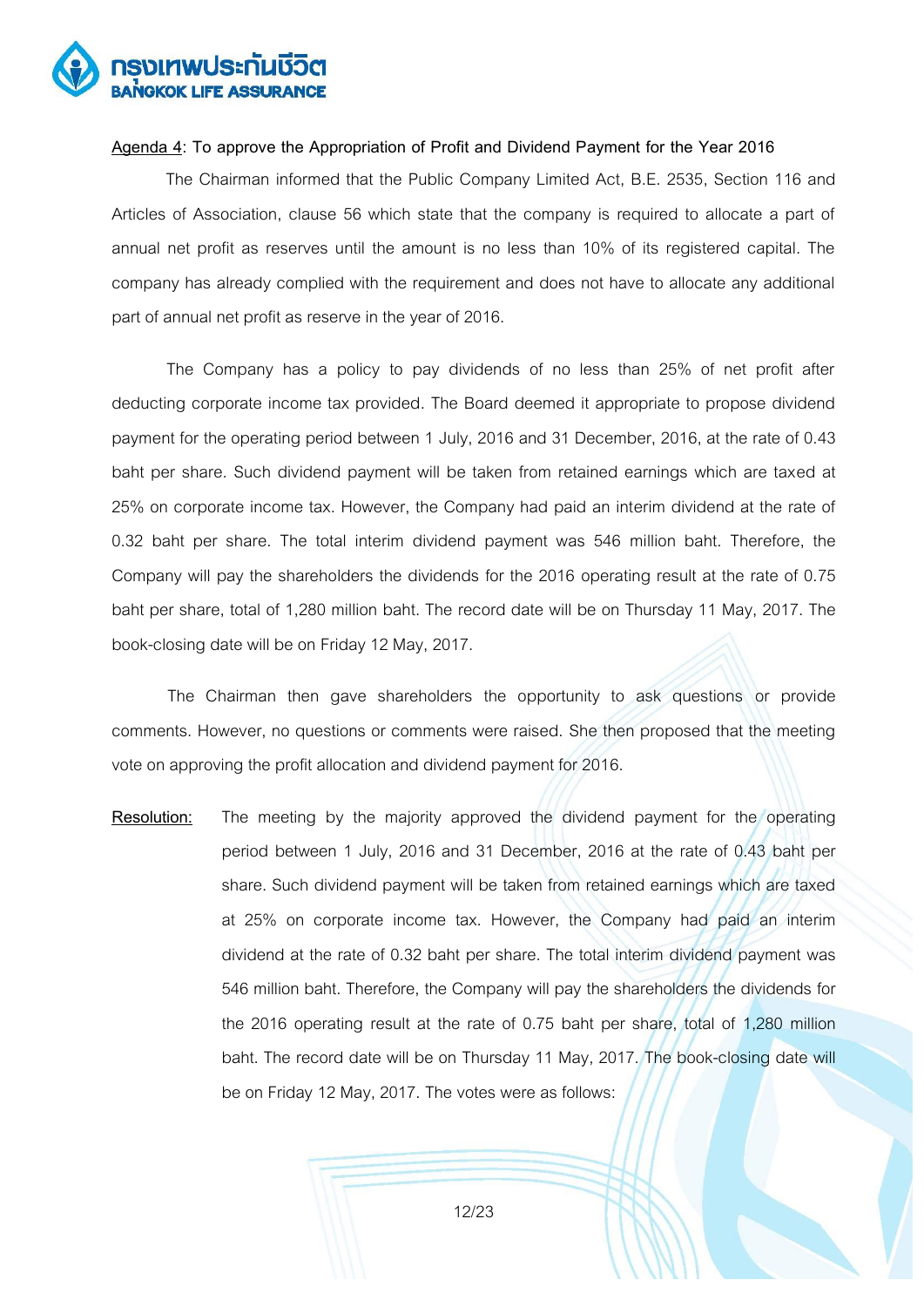

| - Approval    | 1,151,302,639 votes, equal to | 100.0000%  |
|---------------|-------------------------------|------------|
| - Disapproval | 0 votes, equal to             | $0.0000\%$ |
| - Abstention  | 0 votes, equal to             | $0.0000\%$ |

# **Agenda 5: To approve appointment of Directors**

The Chairman assigned Dr. Siri Garnjarerndee, the Chairman of the Nominating and Remuneration Committee explained to the meeting according to the Articles of Association, Clause 24, one third or nearly one third of the directors have to vacate their post in each Annual General Meeting of Shareholders. This year, four directors are due to their retirement by rotation:

| 1. Mr. Sunthon Arunanondchai               | Independent Director /          |  |
|--------------------------------------------|---------------------------------|--|
|                                            | Chairman of the Audit committee |  |
| 2. Assoc. Prof. Damrong Thawesaengskulthai | Independent Director /          |  |
|                                            | Member of the Audit Committee / |  |
|                                            | Member of the Good Corporate    |  |
|                                            | Governance Committee            |  |
| 3. Mr. Praphant Asava-aree                 | Independent Director /          |  |
|                                            | Member of the Audit Committee / |  |
|                                            | Chairman of the Risk Management |  |
|                                            | Committee                       |  |
| 4. Mrs. Prapaivan Limsong                  | Director                        |  |
|                                            |                                 |  |

In compliance with the Good Corporate Governance Policy, the Company on its website invited shareholders to propose qualified candidates for the directorships between October 1, 2016 and December 31, 2016. However, neither candidates nor agendas were proposed. The Nomination and Remuneration Committee has taken into account the criteria and guidelines on selecting appropriate directors. The Committee was of the opinion that these 4 directors are highly qualified with experiences to be re-appointed as Company's directors. They performed their duties well and contributed their efforts as a director and/or member of the sub-committees. Therefore, the Committee proposed to appoint 4 directors who will retire by rotation for another term of office.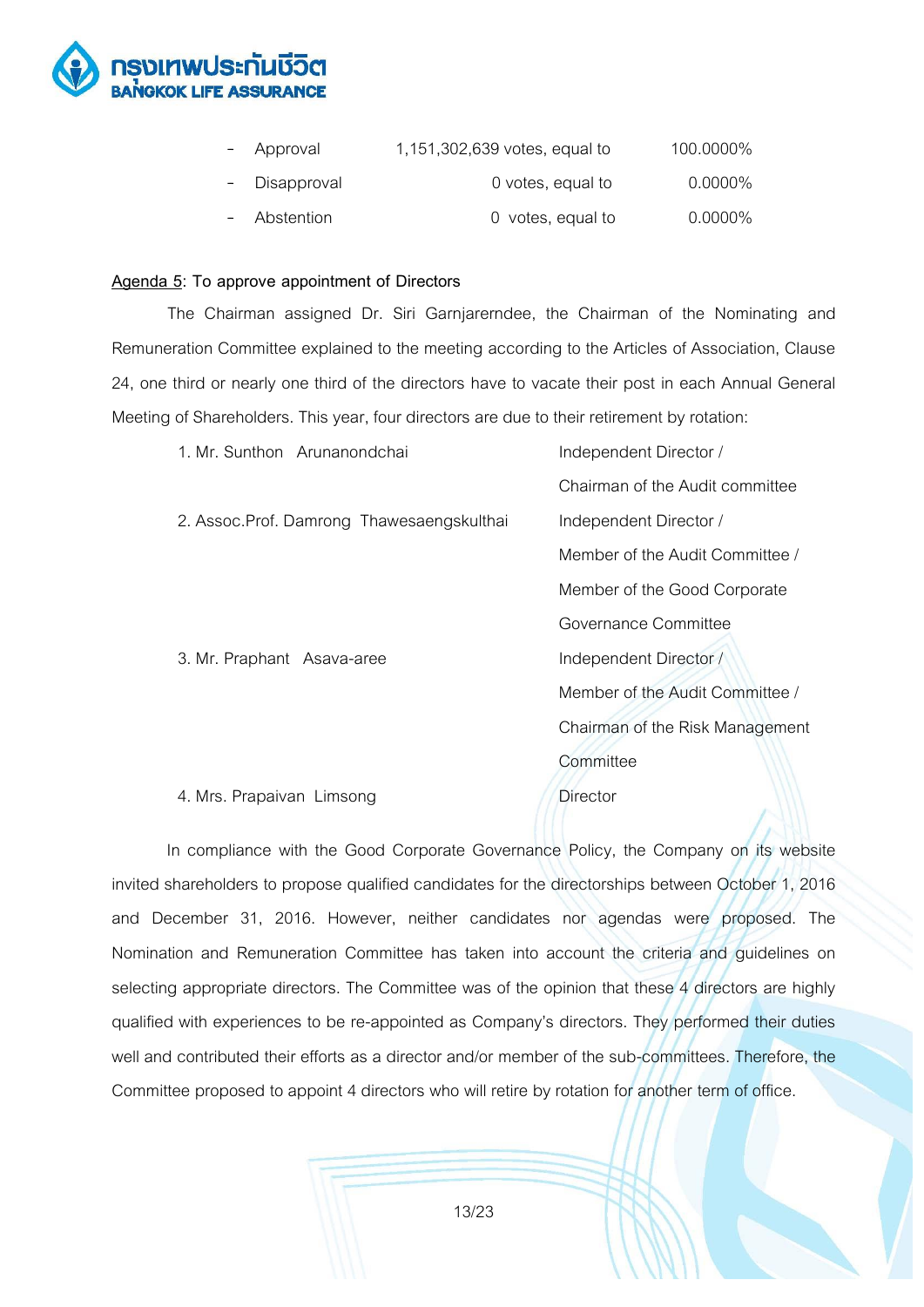

| 1. Mr. Sunthon Arunanondchai               | Independent Director   |
|--------------------------------------------|------------------------|
| 2. Assoc. Prof. Damrong Thawesaengskulthai | Independent Director / |
| 3. Mr. Praphant Asava-aree                 | Independent Director / |
| 4. Mrs. Prapaivan Limsong                  | Director               |

The Chairman of the Nominating and Remuneration Committee explained to the meeting that according to the Stock Exchange of Thailand's corporate governance principle, the Company will collect all ballots from all attending shareholders, regardless of their vote being approval, disapproval or abstention.

The Chairman gave the opportunity for the shareholders to ask questions and provide comments which were as follows:

Right Protector Volunteer (Khun Jit Savitkul) Remarked that Khun Praphant Asava-aree who had been proposed by Nomination and Remuneration Committee for reappointment as a director for another tenure, had meeting attendance statistics in 2016 of less than 50 percent. In this connection, she asked the Nomination and Remuneration Committee for its view on the matter.

Chairman of the Nomination and Remuneration Committee (Dr. Siri Garnjarerndee) The Nomination and Remuneration Committee's primary consideration was on work performance. Khun Praphant Asava-aree had had business to attend to which caused him to make several overseas trips and caused him to be unable to intend some meetings. However, Khun Praphant Asavaaree always gave his comment on the meeting agendas prior to the meetings which reflected how he diligently he attend to his work duties. In addition, as Chairman of Risk Management Committee, he performed his work in accordance with the plan and with no defects. Therefore, the Nomination and Remuneration Committee endorsed the proposal of his reappoint as a Company's director to the Annual General

Meeting of Shareholders.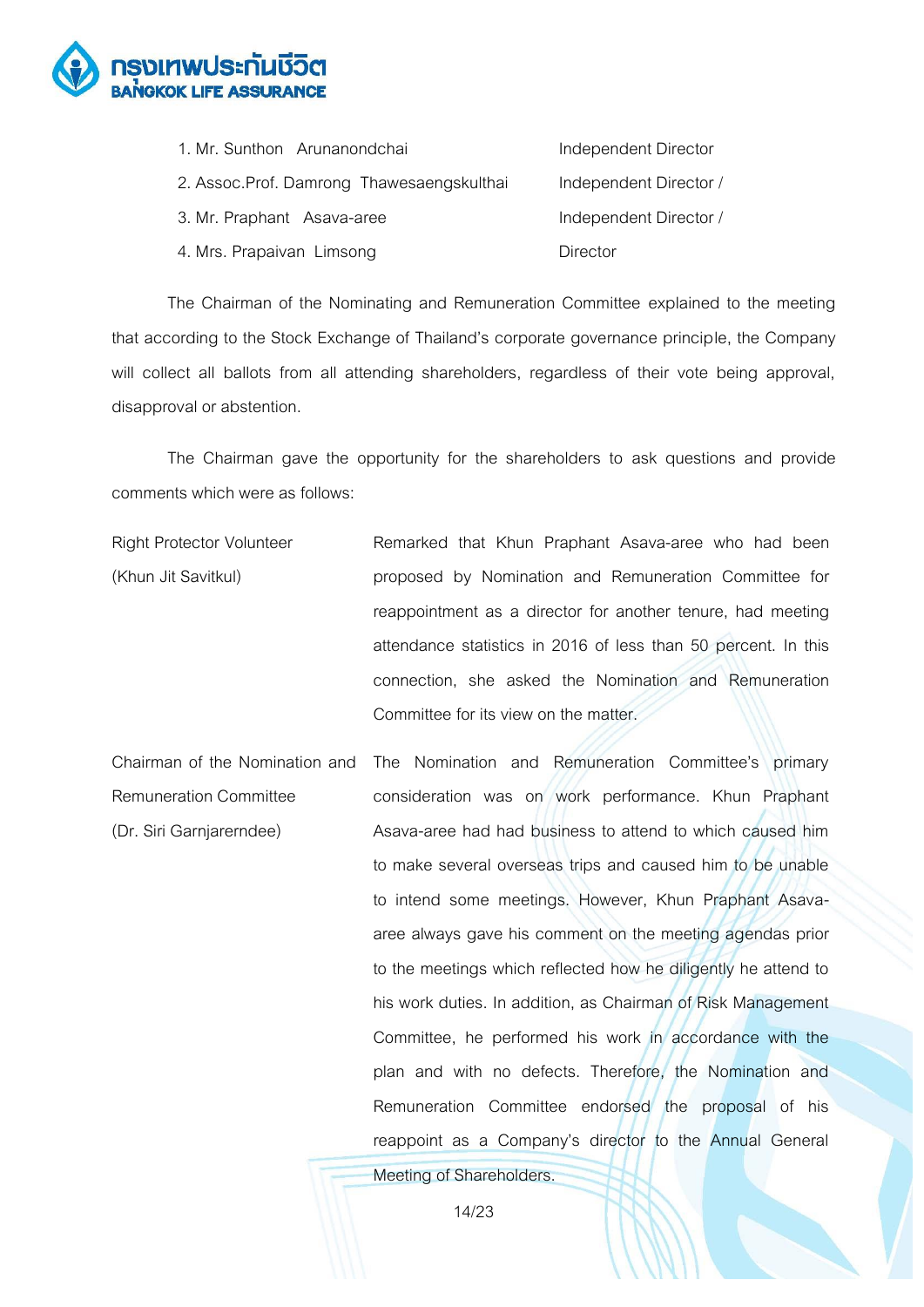

**Resolution:** The meeting by the majority of the total votes cast by shareholders present and entitled to vote resolved to approve Mr. Sunthon Arunanondchai to resume his director post for another term. The vote result was as follows:

| - Approval | 1,077,129,829 votes, equal to | 99.1189% |
|------------|-------------------------------|----------|
|            |                               |          |

- Disapproval 9,574,964 votes, equal to 0.8811%
- Abstention 126,600 votes, equal to 0.0000%

**Resolution:** The meeting by the majority of the total votes cast by shareholders present and entitled to vote resolved to approve **Assoc.Prof. Damrong Thawesaengskulthai** to resume his directorship for another term. The vote result was as follows:

| - Approval    | 1,071,515,185 votes, equal to | 99.5478%   |
|---------------|-------------------------------|------------|
| - Disapproval | 4,867,767 votes, equal to     | 0.4522%    |
| - Abstention  | 81,600 votes, equal to        | $0.0000\%$ |

**Resolution:** The meeting by the majority of the total votes cast by shareholders present and entitled to vote resolved to approve Mr. Praphant Asava-aree to resume his directorship for another term. The vote result was as follows:

| - Approval    | 864,667,737 votes, equal to | 79.5803%   |
|---------------|-----------------------------|------------|
| - Disapproval | 221,867,556 votes, equal to | 20.4197%   |
| - Abstention  | 149,200 votes, equal to     | $0.0000\%$ |

**Resolution:** The meeting by the majority of the total votes cast by shareholders present and entitled to vote resolved to approve Mrs. Prapaivan Limsong to resume her directorship for another term. The vote result was as follows:

- Approval 1,086,089,446 votes, equal to 99.9359%
- Disapproval 696,540 votes, equal to 0.0641%
- Abstention  $81,600$  votes, equal to  $0.0000\%$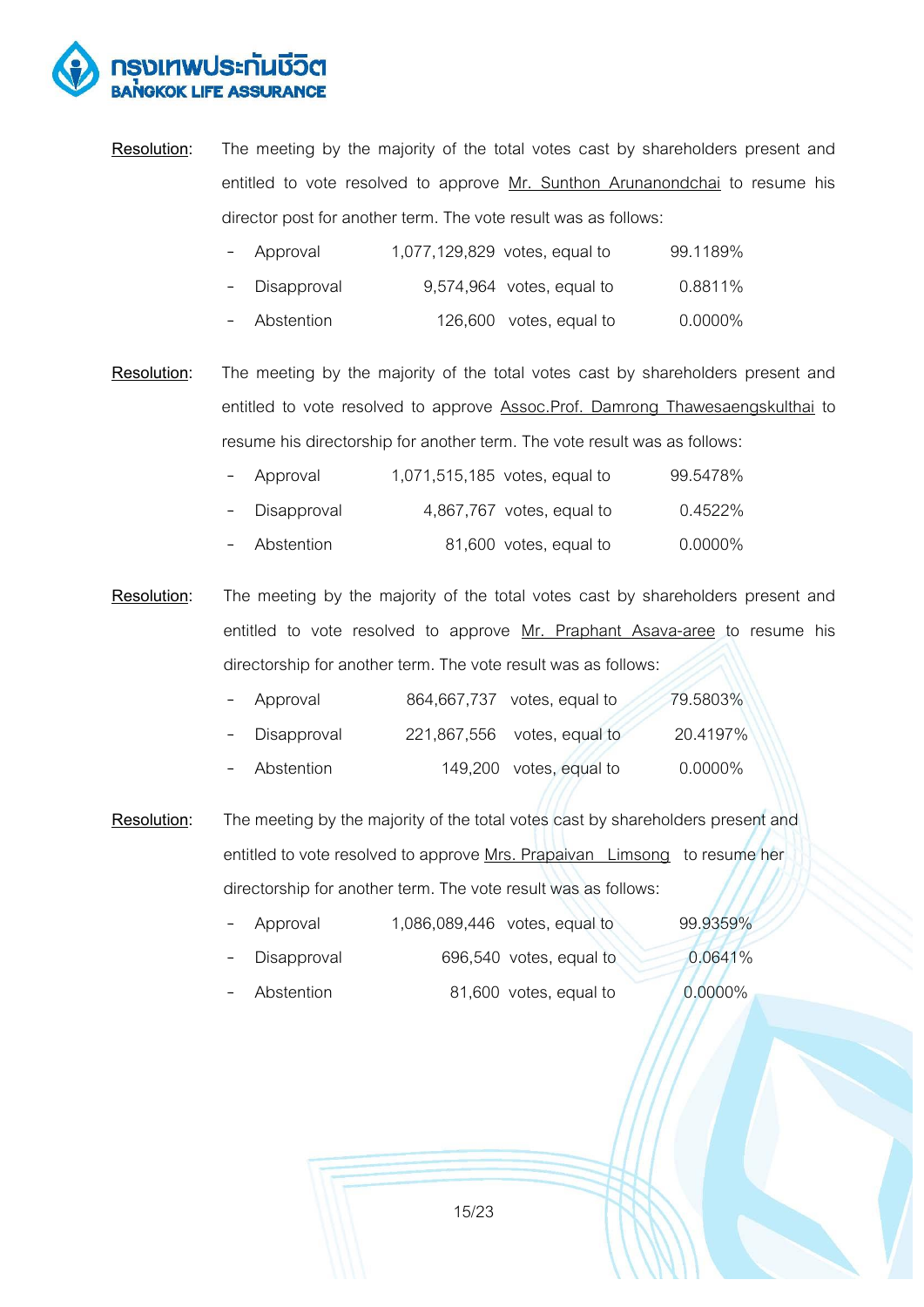

# **Agenda 6**: **To approve Director's Remuneration for 2017**

The Chairman assigned Dr. Siri Garnjarerndee, Chairman of the Nomination and Remuneration Committee to present to the meeting the 2016 directors' remuneration the following details:

The Chairman of the Nomination and Remuneration Committee presented that according to the Public Company Limited B.E. 2535 (including amendments), Section 90 and the Article of Association, Clause 44, it is stipulated that directors' remuneration must be approved by a shareholders' meeting. The Nomination and Remuneration Committee has considered the remuneration of directors and sub-committees based on their knowledge, expertise, and suitability for duties, responsibility as well as the Company's business expansion and profit growth. The Committee proposed the remuneration in a sum of not exceeding baht 16,700,000 (sixteen million seven hundred thousand baht) for the Board of Directors to seek the Annual General Meeting of Shareholders' approval.

Further provided additional details to the shareholders meeting, which consists of Meeting fee and Retainer Fee. In this regard, the directors who are an executive or employee of the Company shall not receive their remuneration as a director.

The Chairman gave the shareholders the opportunity to raise questions or give comments. However, no questions or comments were raised. She then proposed that the meeting vote on approving the profit allocation and dividend payment for 2017.

**Resolution:** More than two thirds of the total votes cast by shareholders present and entitled to vote resolved to approve 2017 directors' remuneration of not exceeding 16.70 million baht. The vote result was as follows:

| - Approval    | 99.9975%<br>1,151,273,839 votes, equal to |  |
|---------------|-------------------------------------------|--|
| - Disapproval | 0.0005%<br>6,200 votes, equal to          |  |
| Abstention    | 22,600 votes, equal to<br>0.0020%         |  |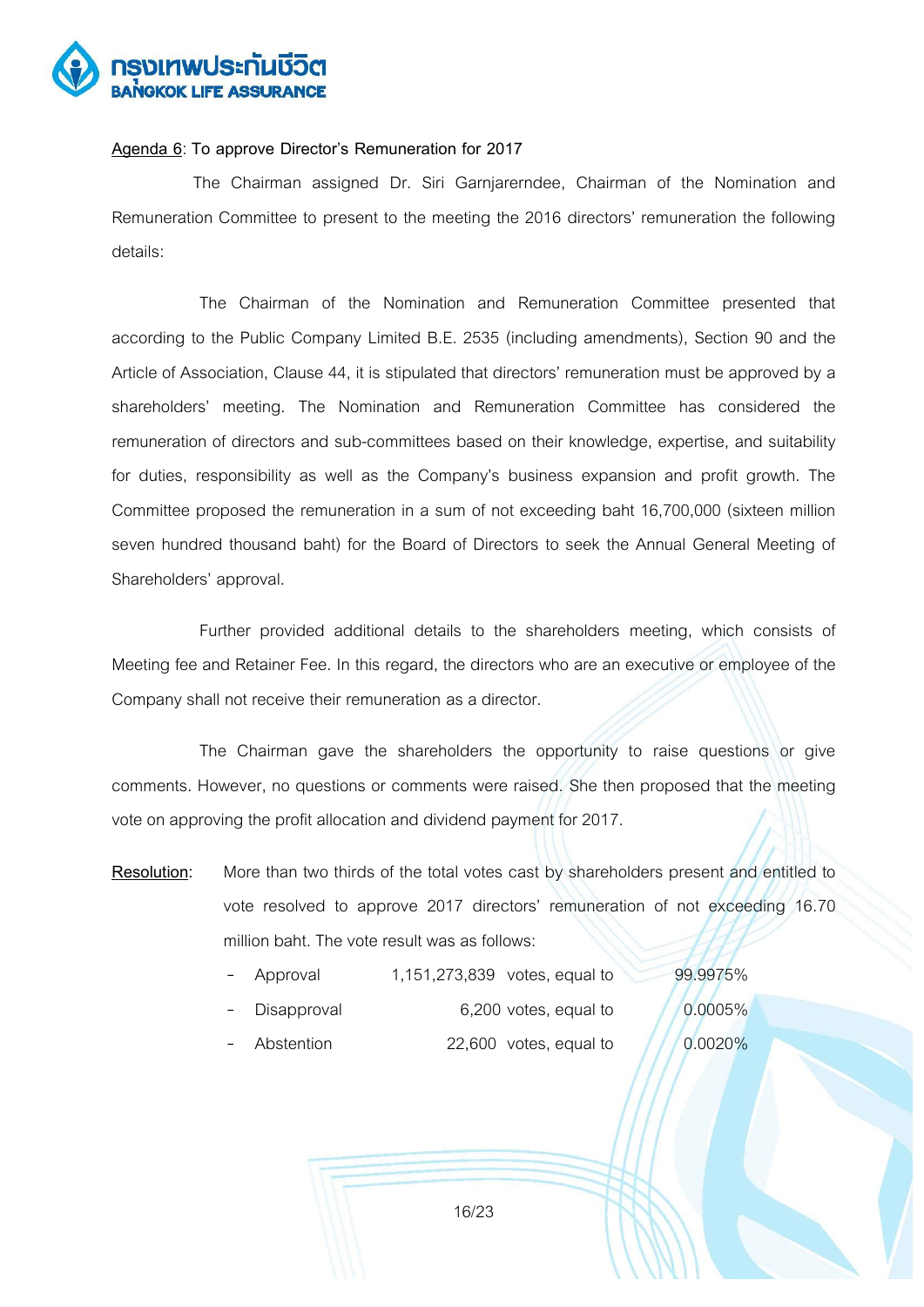

# **Agenda 7**: **To approve Appointment of Company's Auditor and Auditor's Remuneration for 2017**

The Chairman assigned Mr. Sunthorn Arunanondchai, Chairman of the Audit Committee to present to the meeting on the appointment of auditors and auditors' fees for 2017 the following details:

To comply with the Public Company Limited, B.E. 2535, Section 120 and Articles of Association, clause 50, the Annual General Meeting of Shareholders shall determine appointment of auditors and their remuneration. The Audit Committee selected the Company's auditors for 2017 based on their knowledge, experience, expertise, understanding of the life insurance business, independence and impartiality. In replacement of EY office Ltd., the Committee propose to appoint the following certified public accountants from Deloitte Touche Tohmastsu Jaiyos Audit Co Ltd., who will be an auditor of the company and the company's subsidiaries for year 2017. The subsidiaries consist of BLA Insurance Broker Co., LTD and Bangkok Life Assurance (Cambodia) PLC. The auditors' names are as followed.

|                                   | Certified Public | Year of Appointment |
|-----------------------------------|------------------|---------------------|
| Name                              | Accountant No.   |                     |
| 1. Mr. Chavala Tianprasertkit     | 4301             |                     |
| 2. Mr. Permsak Wongpatcharapakorn | 3427             |                     |
| 3. Dr. Supamit Techamontrikul     | 3356             |                     |
| 4. Dr. Suwatchai Meakhaamnouychai | 6638             |                     |

Any of the above certified public accountants shall audit and provide opinions on the Company financial statements. In the event that none of them can perform their duty, Deloitte Touche Tohmatsu Jaiyos Co., Ltd. shall assign other certified public accountants to perform audits provide opinions on the Company financial statements on their behalf. These certified public accountants have neither relationship with nor interest in the Company/executive officers/major shareholders. They, therefore, have independence in performing audits and giving opinions on the Company's financial statements. The audit fees for 2017 are baht 1,800,000 (one million eight hundred thousand baht) which decreased by 25% of the remuneration for 2016.

More details of other remunerations that Deloitte Touche Tohmatsu Jaiyos Co., Ltd. Shall receive are provide for further consideration.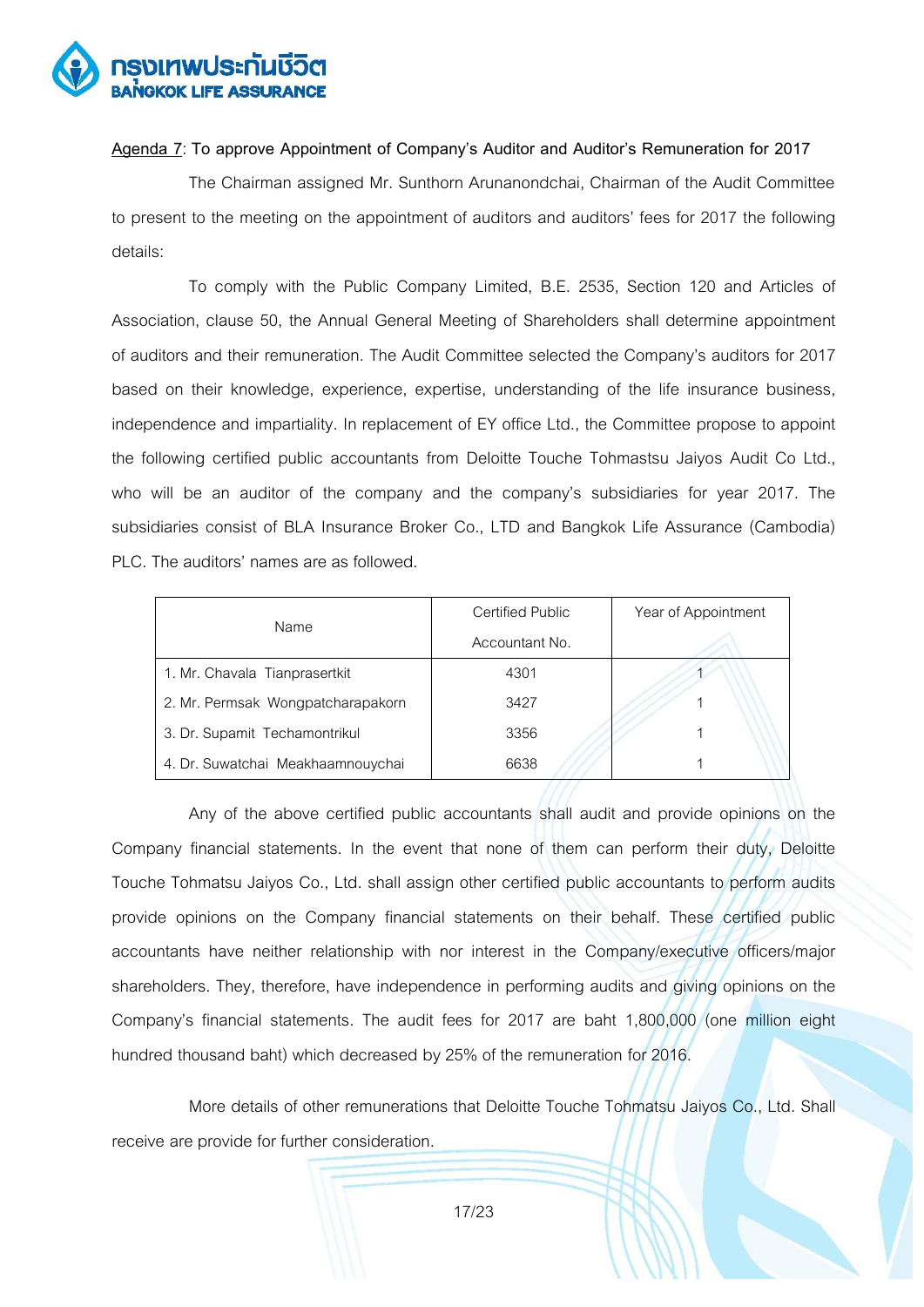

The Chairman gave the shareholders the opportunity to raise questions or give comments which were as follows:

**Shareholder** (Mr. Basant Kumar Dugar) Requested for details of criteria used in the consideration for the change of the Company's audit to Deloitte Touche Tohmatsu Jaiyos Co., Ltd. He also enquired if Deloitte Touche Tohmatsu Jaiyos Co., Ltd. had the capacity to perform audit on the Company's business in Cambodia and in other ASEAN countries, in case the Company was to expand to other countries and if the Company had a plan to expand its business to other countries in AEC.

Chairman of the Audit Committee (Khun Sunthorn Arunanondchai) The Audit Committee had selected the proposed audit company from top 4 audit companies of the country by comparing them based on 4 criteria, i.e., operation, experience of auditors, expertise, and audit fee expenses. After due consideration, it deemed Deloitte Touche Tohmatsu Jaiyos Co., Ltd. suitable to perform the Company's audit due to their exceptional expertise in the business as well as in the field of actuary and their fees which were fair and competitive. Moreover, Deloitte Touche Tohmatsu Jaiyos Co., Ltd. also offered to maintain the audit fees at the same rate in 2018 if the Company elected to the continue using their services.

Right Protector Volunteer (Khun Jit Savitkul) Remarked on an error made in the calculation of the change rate of audit fees in the invitation to the Annual General Meeting of Shareholders, page number 9.

Company Secretary (Khun Sanor Thampipattanakul) Acknowledged the matter and would rectify the errors.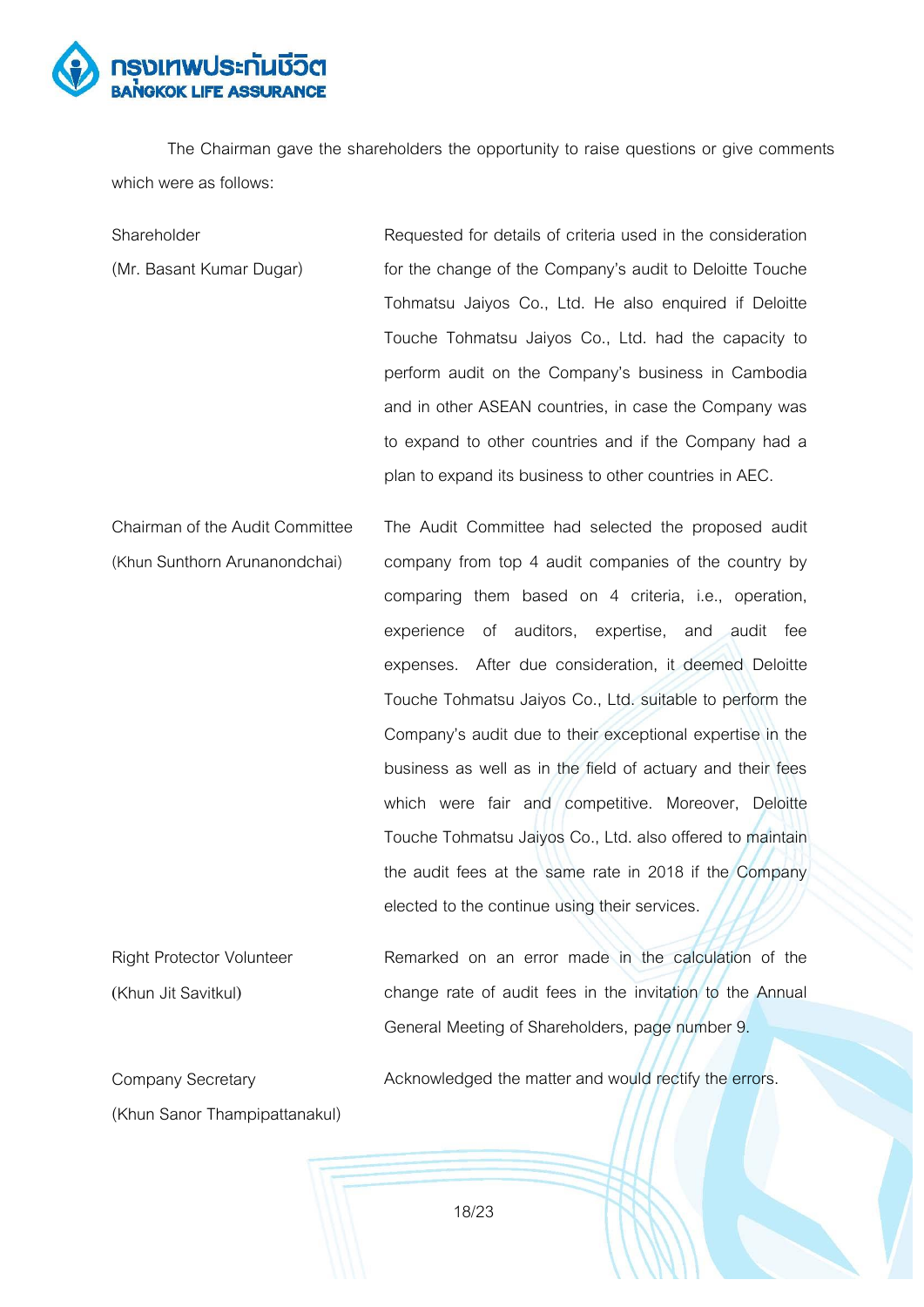

**Resolution:** The meeting by the majority of the total votes cast by shareholders present and entitled to vote resolved to appoint the auditors from Deloitte Touche Tohmastsu Jaiyos Audit Co Ltd.as follows:

| 1. Mr. Chavala Tianprasertkit     | Certified Public Accountant No. 4301 and/or |  |
|-----------------------------------|---------------------------------------------|--|
| 2. Mr. Permsak Wongpatcharapakorn | Certified Public Accountant No. 3427 and/or |  |
| 3. Dr. Supamit Techamontrikul     | Certified Public Accountant No 3356 and/or  |  |
| 4. Dr. Suwatchai Meakhaamnouychai | Certified Public Accountant No 6638         |  |

Any of the above certified public accountants shall audit and provide opinions on the Company financial statements. In the event that none of them can perform their duty, Deloitte Touche Tohmastsu Jaiyos Audit Co Ltd. shall assign other certified public accountants to perform audits and provide opinions on the Company financial statements on their behalf. These certified public accountants have neither relationship with nor interest in the Company/executive officers/major shareholders. They, therefore, have independence in performing audits and giving opinions on the Company's financial statements. The audit fees for 2017 are baht 1,800,000 (One million eight hundred thousand baht). The vote result was as follows:

| - Approval    | 1,149,876,239 votes, equal to | 100.0000%  |
|---------------|-------------------------------|------------|
| - Disapproval | 100 votes, equal to           | $0.0000\%$ |
| - Abstention  | $1,426,300$ votes, equal to   | $0.0000\%$ |

# **Agenda 8**: **Others (if any)**

No other motions were proposed by the shareholders.

The Chairman gave the opportunity for the shareholders to ask questions and give comments which were as follows:

Right Protector Volunteer (Khun Jit Savitkul)

Suggested inclusion of detailed business plan 2017 – 2019 in Management Discussion and Analysis (MD&A)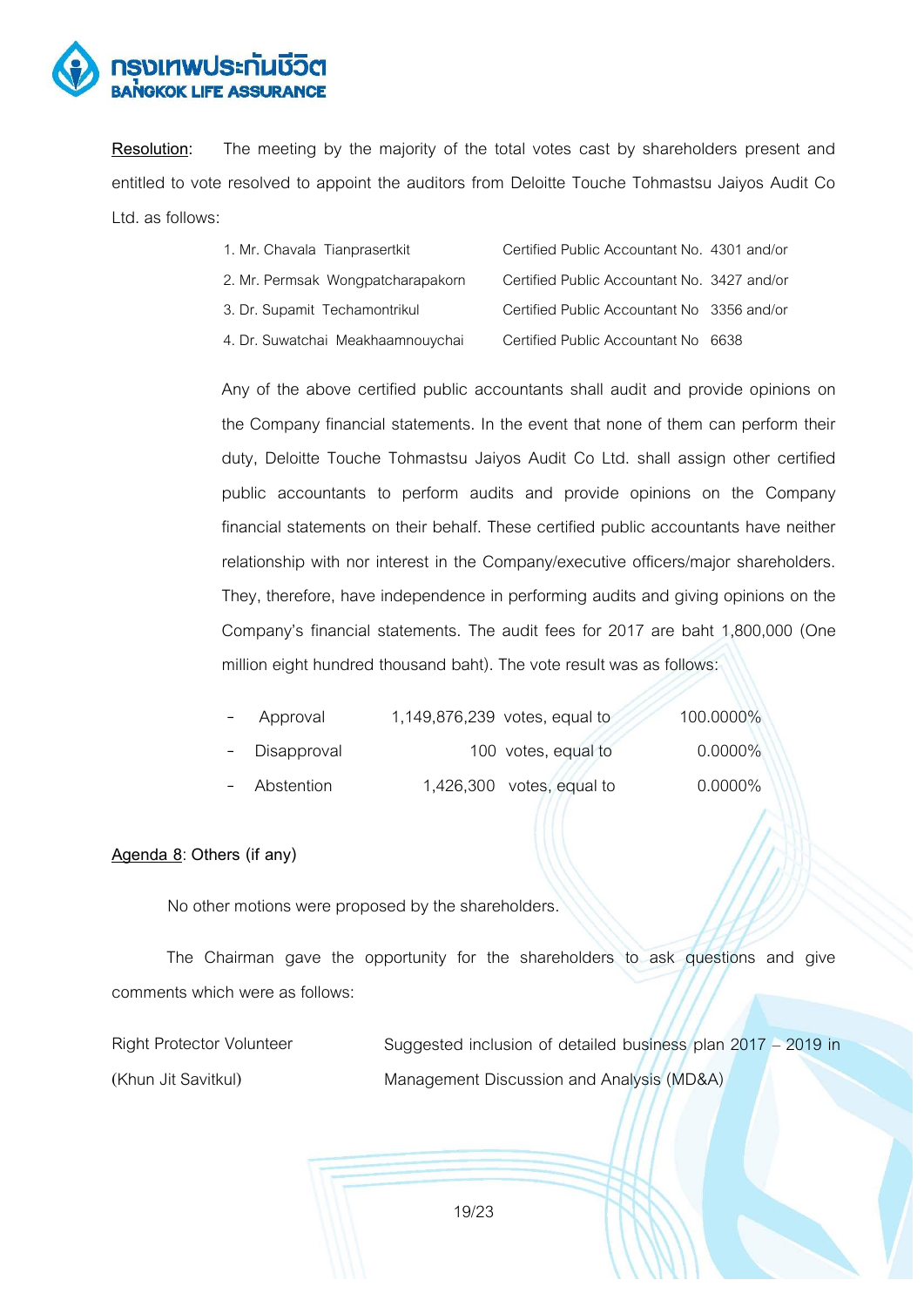

| Chair of the meeting                                      | The Meeting acknowledged the suggestion and would further                                                                                                                                                                                                                                                                                                                                   |
|-----------------------------------------------------------|---------------------------------------------------------------------------------------------------------------------------------------------------------------------------------------------------------------------------------------------------------------------------------------------------------------------------------------------------------------------------------------------|
| (Khun Pochanee Kongkalai)                                 | consider the matter.                                                                                                                                                                                                                                                                                                                                                                        |
| Shareholder                                               | Enquired about future trends of interest rate.                                                                                                                                                                                                                                                                                                                                              |
| (Khun Nirut Charoensuk)                                   |                                                                                                                                                                                                                                                                                                                                                                                             |
| <b>Company Secretary</b><br>(Khun Sanor Thampipattanakul) | Future movement of interest rate is always hard to predict with<br>certain. The company's investment policy therefore, tries not to<br>speculate on future movement. However, given current global<br>capital market. However, given current global capital market<br>and macro-economic environments, we do expect that. There<br>should be higher pressure on bond yield looking forward. |
| Shareholder<br>(Khun Nirut Charoensuk)                    | Enquired about the projection of possible impacts of Thailand<br>Future Fund on the Company due to its estimated annual<br>yields of as high as 7% - 8% which might be a new investment<br>option for investors.                                                                                                                                                                            |
| <b>Company Secretary</b>                                  | Details of The Thailand Future Funds remains unclear to                                                                                                                                                                                                                                                                                                                                     |
| (Khun Sanor Thampipattanakul)                             | attractiveness and valuation for investing.<br>access<br>the<br>However, the launch of the fund will increase universe of<br>investible assets for the company.                                                                                                                                                                                                                             |
| President<br>(Khun Vipon Vorasowharid)                    | Opined that Thailand Future Fund might attract some of the<br>Company's customers but the impact would be minimal as the<br>Company focused more on selling protection products rather<br>than on investment or saving products. In this connection,<br>products that would be most impacted would be funds.                                                                                |
| Shareholder' proxy                                        | Enquired about when the new mortality table would be                                                                                                                                                                                                                                                                                                                                        |
| Khun Komsak Silpaviroj                                    | effective and how its implementation would affect existing                                                                                                                                                                                                                                                                                                                                  |
| (from Khun Rung-arun                                      | policies in terms of premiums and the Company's life                                                                                                                                                                                                                                                                                                                                        |
| Sriarunopas)                                              | insurance reserve.                                                                                                                                                                                                                                                                                                                                                                          |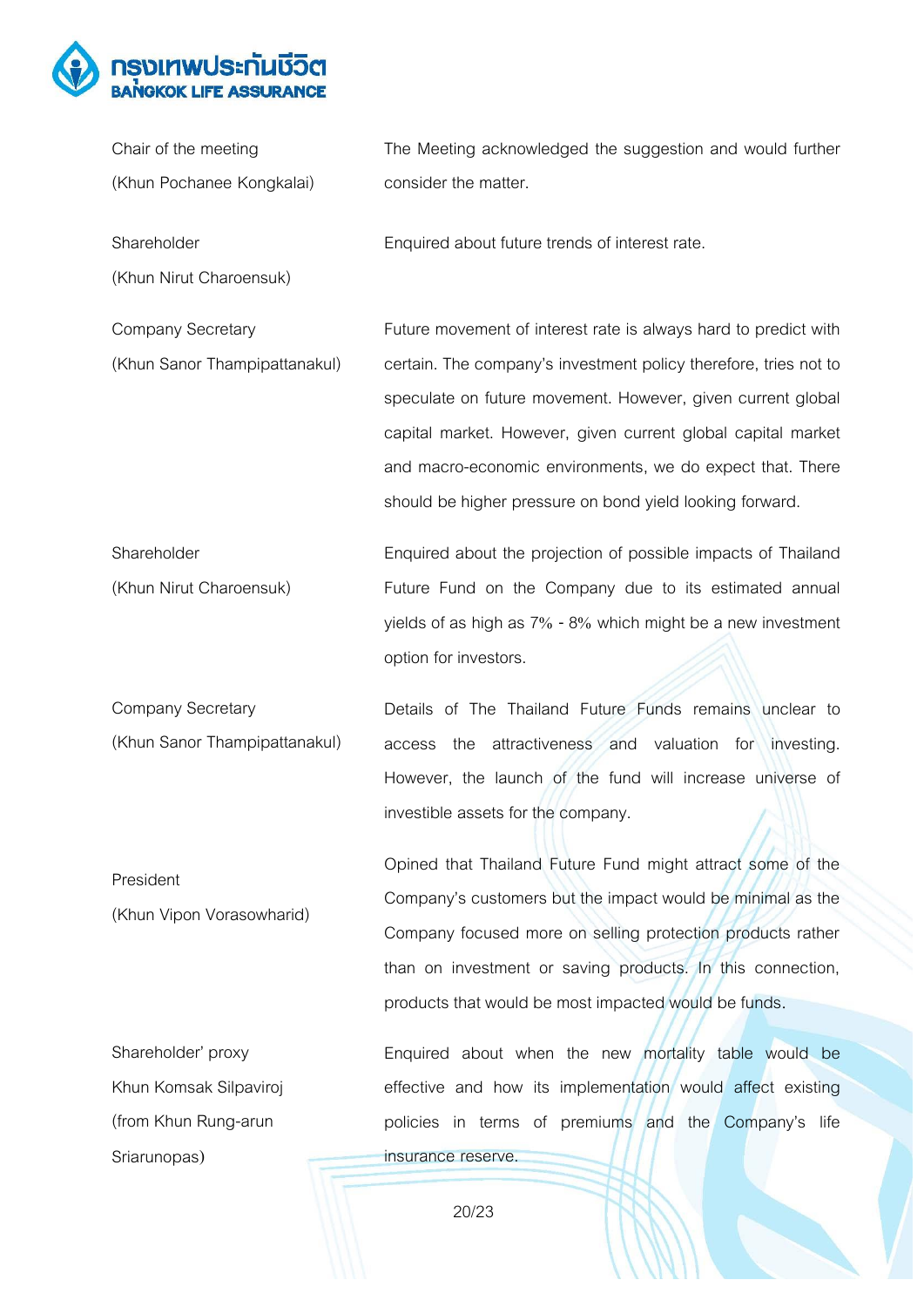

President (Khun Vipon Vorasowharid) The new mortality table was expected to be implemented in the second half of the year 2017 which would affect premiums of new policies to be issued; however, there would be no impacts on existing policies.

Shareholder (Khun Boonsiri Athimatichaikul) Enquired about criteria used in determining which products allowed payments by credit cards.

President

(Khun Vipon Vorasowharid)

Credit card payments incurred usage fees which increased product costs. Short-term products already had relatively high costs and that rendered the Company unable to allow any increase in costs from fees on credit card payments. On the contrary, products that offered long-term protection had higher profit margins which allowed for credit card usage fees to be added to the product costs. However, the Company placed importance on facilitating customers for their convenience and therefore, had a plan to improve products so as to allow premium payment by credit cards.

Shareholder (Khun Boonsiri Athimatichaikul) Requested that method of vote counting in the meeting be explained as she noticed that for some agendas, the total number of voters equaled the number of those in agreement and those in disagreement whereas for other agendas, the total number of voters equaled the number of those in agreement, those in disagreement and those who abstained from voting.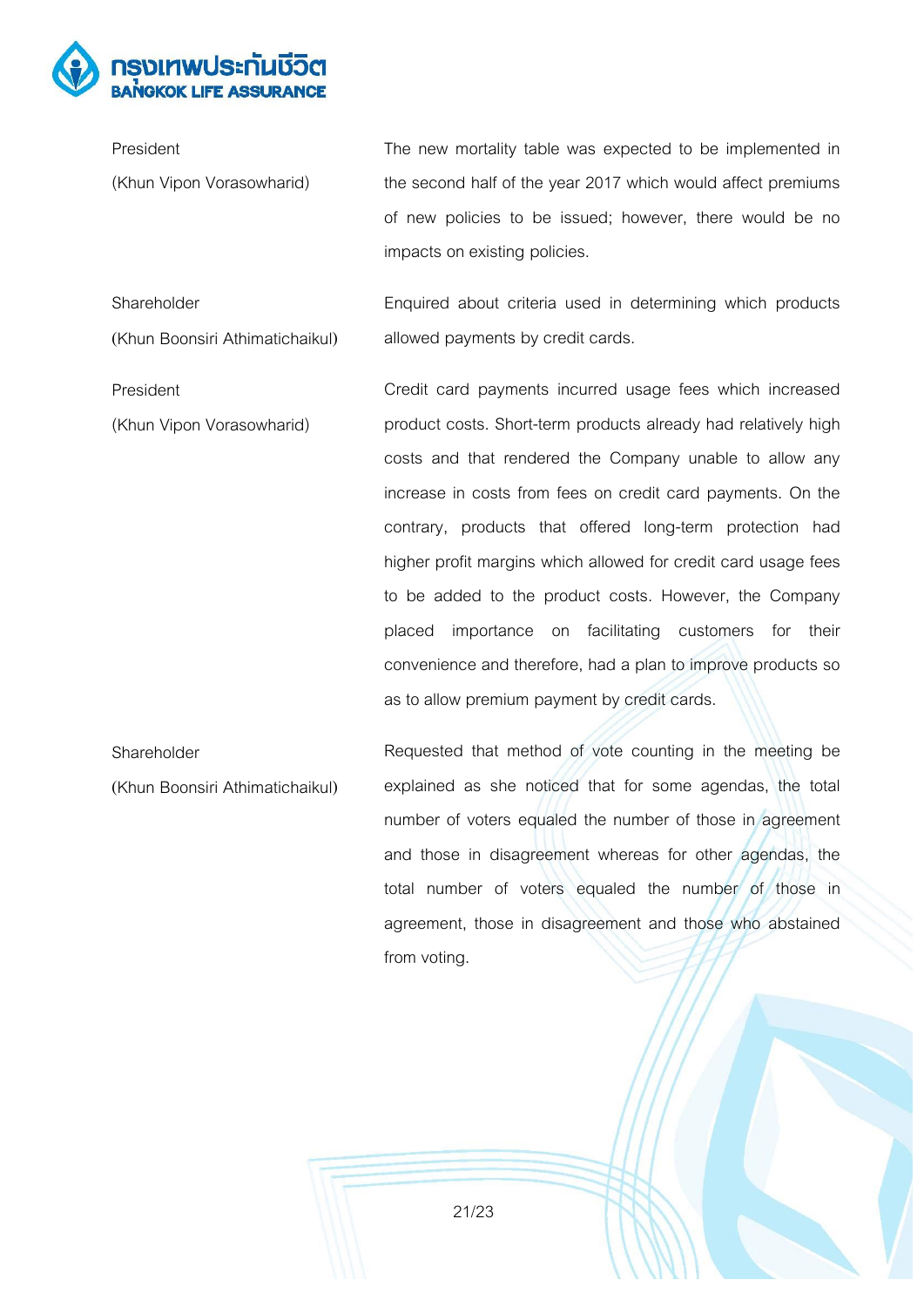

(Khun Jit Savitkul)

Chair of the meeting

(Khun Pochanee Kongkalai)

Company Secretary (Khun Sanor Thampipattanakul) In some agenda, the resolution to approve the agenda needed approval of no less than two thirds of shareholders in attendance and with voting rights which was different from other agendas in which the resolution to approve the agendas could be passed by the majority approval of shareholders who were in attendance and who cast the votes which excluded those who abstained from voting.

Right Protector Volunteer Proposed showing of numbers of voided ballots for the next meeting.

> The Company would consider the suggestion and adopt it for the next meeting.

Shareholder (Khun Anan Patpipatpiboom) Requested for further explanation on plans to elevate capacity of personnel and views on increasing the number of agents with certified financial planner Certification (CFP) which would help increase sales because it could be seen that the industry overall also focused on increasing the number of agents with CFP certification.

> He also made suggestion on facilitating credit cards payment for customers who wished to purchase funds via the Company's financial advisors which was currently not allowed whereas it was allowed if the customers purchased funds directly from the banks. He asked for the Company's view on the matter.

President (Khun Vipon Vorasowharid) The Company's plan on elevating the capacity of personnel did not only focus on agents but rather on all employees who were parts of the supporting team of the organization. At the same time, for more than 1,000 financial advisors (FA) with CFP certification or single license which the Company already